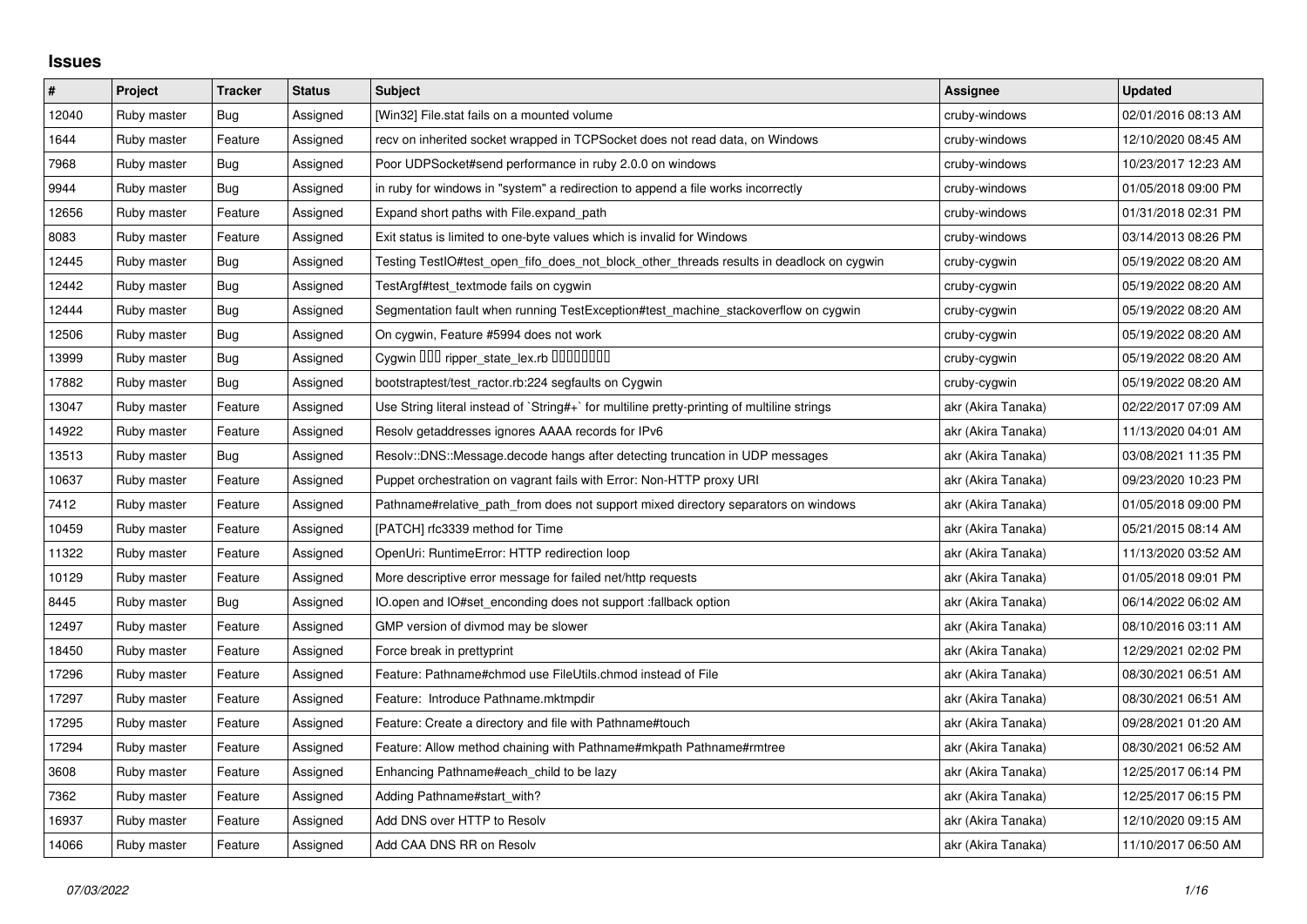| #     | Project     | <b>Tracker</b> | <b>Status</b> | <b>Subject</b>                                                                                                                                                      | Assignee                          | <b>Updated</b>      |
|-------|-------------|----------------|---------------|---------------------------------------------------------------------------------------------------------------------------------------------------------------------|-----------------------------------|---------------------|
| 15371 | Ruby master | Feature        | Assigned      | <b>IRB with ARGV</b>                                                                                                                                                | aycabta (aycabta .)               | 02/14/2020 11:35 AM |
| 18459 | Ruby master | Feature        | Assigned      | IRB autocomplete dropdown colour options                                                                                                                            | aycabta (aycabta.)                | 01/05/2022 02:15 AM |
| 13604 | Ruby master | Feature        | Assigned      | Exposing alternative interface of readline                                                                                                                          | aycabta (aycabta.)                | 01/20/2020 05:34 AM |
| 14917 | Ruby master | Misc           | Assigned      | Add RDoc documents to tar ball                                                                                                                                      | aycabta (aycabta.)                | 07/21/2018 09:29 AM |
| 6351  | Ruby master | <b>Bug</b>     | Assigned      | transcode table generator does not support multi characters of Unicode                                                                                              | duerst (Martin Dürst)             | 12/25/2017 06:15 PM |
| 18337 | Ruby master | <b>Bug</b>     | Assigned      | Ruby allows zero-width characters in identifiers                                                                                                                    | duerst (Martin Dürst)             | 11/24/2021 09:13 AM |
| 13671 | Ruby master | Bug            | Assigned      | Regexp with lookbehind and case-insensitivity raises RegexpError only on strings with certain<br>characters                                                         | duerst (Martin Dürst)             | 11/30/2021 04:42 AM |
| 16842 | Ruby master | Bug            | Assigned      | inspect` prints the UTF-8 character U+0085 (NEXT LINE) verbatim even though it is not printable                                                                     | duerst (Martin Dürst)             | 02/26/2021 05:43 AM |
| 15628 | Ruby master | Feature        | Assigned      | init_inetsock_internal should fallback to IPv4 if IPv6 is unreachable                                                                                               | Glass_saga (Masaki<br>Matsushita) | 09/25/2020 05:42 AM |
| 7148  | Ruby master | Feature        | Assigned      | Improved Tempfile w/o DelegateClass                                                                                                                                 | Glass_saga (Masaki<br>Matsushita) | 03/27/2019 09:51 AM |
| 2631  | Ruby master | Feature        | Assigned      | Allow IO#reopen to take a block                                                                                                                                     | Glass_saga (Masaki<br>Matsushita) | 05/24/2018 01:22 PM |
| 15550 | Ruby master | Bug            | Assigned      | Windows - gem bin files - can't run from bash shell                                                                                                                 | hsbt (Hiroshi SHIBATA)            | 03/20/2019 01:05 AM |
| 14679 | Ruby master | <b>Bug</b>     | Assigned      | StdLib gems should properly specify their dependencies                                                                                                              | hsbt (Hiroshi SHIBATA)            | 04/11/2018 01:14 PM |
| 14737 | Ruby master | Feature        | Assigned      | Split default gems into separate directory structure                                                                                                                | hsbt (Hiroshi SHIBATA)            | 09/02/2020 06:00 PM |
| 12639 | Ruby master | Feature        | Assigned      | Speed up require in RubyGems by 5x                                                                                                                                  | hsbt (Hiroshi SHIBATA)            | 07/26/2018 02:12 AM |
| 18355 | Ruby master | Bug            | Assigned      | require("pathname") within rack application chnages behaviors of Pathname methods, such as<br>absolute?(), when there are two versions of 'pathname' gem installed. | hsbt (Hiroshi SHIBATA)            | 11/30/2021 08:01 AM |
| 16963 | Ruby master | Feature        | Assigned      | Remove English.rb from Ruby 2.8/3.0                                                                                                                                 | hsbt (Hiroshi SHIBATA)            | 06/19/2020 09:48 AM |
| 18571 | Ruby master | Feature        | Assigned      | Removed the bundled sources from release package after Ruby 3.2                                                                                                     | hsbt (Hiroshi SHIBATA)            | 03/28/2022 06:23 AM |
| 9366  | Ruby master | Bug            | Assigned      | "make -j32 check TESTS=-j32" occasionally fails on rubygems/specification                                                                                           | hsbt (Hiroshi SHIBATA)            | 07/26/2018 02:13 AM |
| 18169 | Ruby master | <b>Bug</b>     | Assigned      | Local copies of gemified libraries are being released out of sync with their gems                                                                                   | hsbt (Hiroshi SHIBATA)            | 02/25/2022 05:40 PM |
| 13508 | Ruby master | Feature        | Assigned      | How remove/refactor code related mathn library.                                                                                                                     | hsbt (Hiroshi SHIBATA)            | 12/25/2017 06:15 PM |
| 10919 | Ruby master | <b>Bug</b>     | Assigned      | [gem install] installs multipe platforms                                                                                                                            | hsbt (Hiroshi SHIBATA)            | 07/30/2019 07:44 AM |
| 18381 | Ruby master | <b>Bug</b>     | Assigned      | Default vs Bundled gems                                                                                                                                             | hsbt (Hiroshi SHIBATA)            | 12/15/2021 11:09 AM |
| 6590  | Ruby master | Feature        | Assigned      | Dealing with bigdecimal, etc gems in JRuby                                                                                                                          | hsbt (Hiroshi SHIBATA)            | 05/15/2019 08:33 PM |
| 16951 | Ruby master | Bug            | Assigned      | Consistently referer dependencies                                                                                                                                   | hsbt (Hiroshi SHIBATA)            | 06/17/2021 06:15 AM |
| 15487 | Ruby master | Misc           | Assigned      | Clarify default gems maintanance policy                                                                                                                             | hsbt (Hiroshi SHIBATA)            | 12/30/2018 08:42 PM |
| 13534 | Ruby master | Feature        | Assigned      | Checking installation results of default gems                                                                                                                       | hsbt (Hiroshi SHIBATA)            | 07/26/2018 02:16 AM |
| 18790 | Ruby master | Bug            | Assigned      | cannot load such file -- digest (LoadError)                                                                                                                         | hsbt (Hiroshi SHIBATA)            | 06/06/2022 12:41 AM |
| 5617  | Ruby master | Feature        | Assigned      | Allow install RubyGems into dediceted directory                                                                                                                     | hsbt (Hiroshi SHIBATA)            | 05/16/2018 09:15 AM |
| 16012 | Ruby master | Feature        | Assigned      | Add a (small) test-install suite?                                                                                                                                   | hsbt (Hiroshi SHIBATA)            | 07/30/2019 08:13 AM |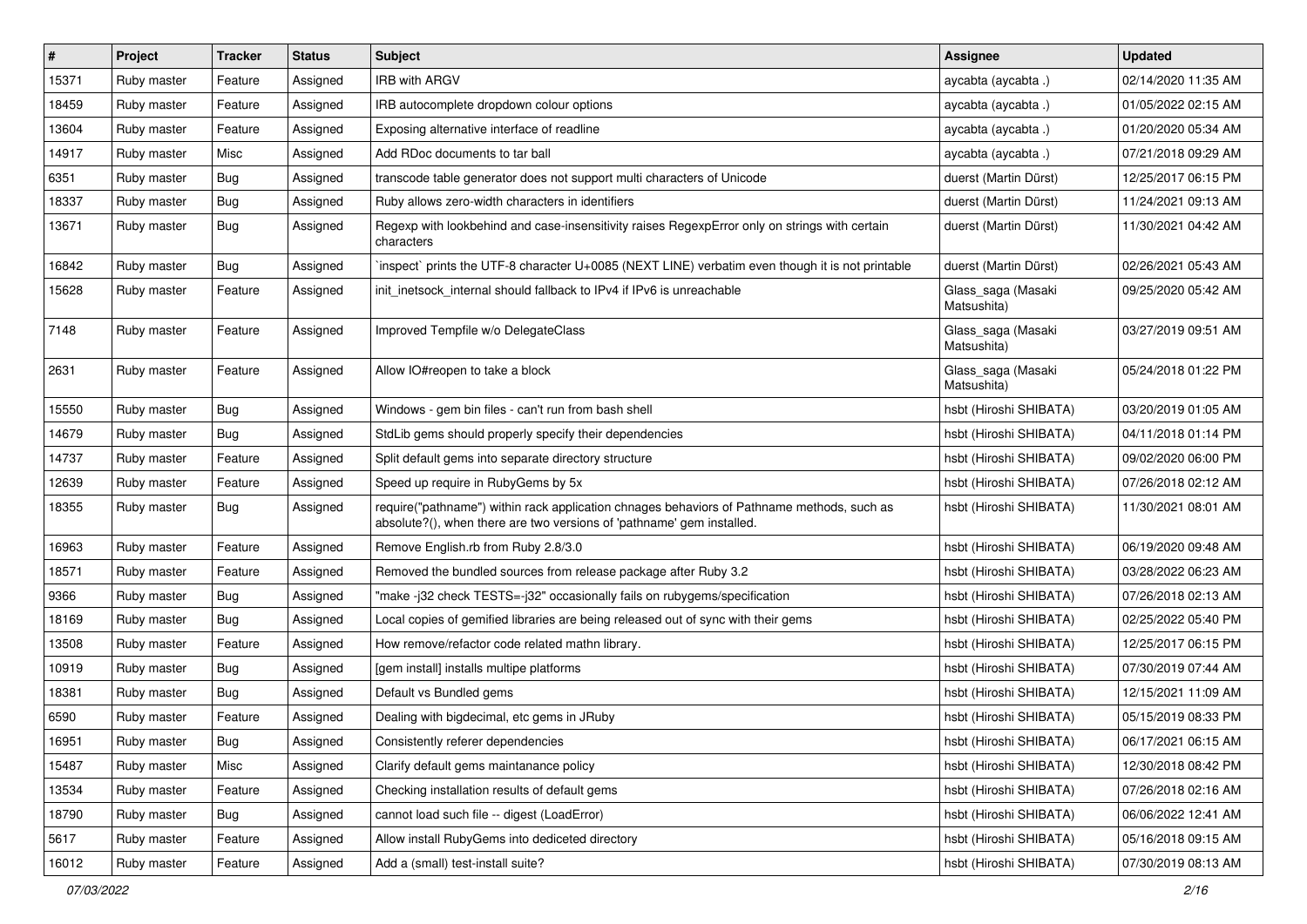| $\sharp$ | Project     | Tracker    | <b>Status</b> | <b>Subject</b>                                                                                  | Assignee                   | <b>Updated</b>      |
|----------|-------------|------------|---------------|-------------------------------------------------------------------------------------------------|----------------------------|---------------------|
| 595      | Ruby master | <b>Bug</b> | Assigned      | Fiber ignores ensure clause                                                                     | ioquatix (Samuel Williams) | 12/29/2019 10:37 AM |
| 17664    | Ruby master | <b>Bug</b> | Assigned      | Behavior of sockets changed in Ruby 3.0 to non-blocking                                         | ioquatix (Samuel Williams) | 07/12/2021 10:28 AM |
| 17720    | Ruby master | Misc       | Assigned      | Cirrus CI to check non-x86_64 architecture cases by own machines                                | jaruga (Jun Aruga)         | 09/26/2021 10:24 AM |
| 18142    | Ruby master | Bug        | Assigned      | Segmentation fault with Ruby 3.0.2                                                              | k0kubun (Takashi Kokubun)  | 09/02/2021 07:43 AM |
| 16694    | Ruby master | <b>Bug</b> | Assigned      | JIT vs hardened GCC with PCH                                                                    | k0kubun (Takashi Kokubun)  | 02/02/2021 07:38 AM |
| 18808    | Ruby master | <b>Bug</b> | Assigned      | Cannot compile ruby 3.1.2 on powerpc64le-linux without disabling the jit features               | k0kubun (Takashi Kokubun)  | 06/20/2022 10:40 AM |
| 3953     | Ruby master | Feature    | Assigned      | TCPSocket / UDPSocket do not accept IPAddr objects.                                             | knu (Akinori MUSHA)        | 12/25/2017 06:14 PM |
| 15281    | Ruby master | Feature    | Assigned      | Speed up Set#intersect with size check.                                                         | knu (Akinori MUSHA)        | 08/11/2020 02:43 AM |
| 11527    | Ruby master | Feature    | Assigned      | IPAddr#mask_addr isn't a method                                                                 | knu (Akinori MUSHA)        | 11/07/2018 04:12 PM |
| 8047     | Ruby master | Feature    | Assigned      | IPAddr makes host address with netmask                                                          | knu (Akinori MUSHA)        | 01/05/2018 09:00 PM |
| 11531    | Ruby master | <b>Bug</b> | Assigned      | IPAddr#== implements wrong logic                                                                | knu (Akinori MUSHA)        | 12/29/2019 12:50 PM |
| 13610    | Ruby master | Feature    | Assigned      | IPAddr doesn't provide helpful methods to get the subnet or IP address                          | knu (Akinori MUSHA)        | 10/20/2017 01:13 AM |
| 16027    | Ruby master | Feature    | Assigned      | Update Ruby's dtrace / USDT API to match what is exposed via the TracePoint API                 | ko1 (Koichi Sasada)        | 08/03/2019 02:41 AM |
| 7976     | Ruby master | Bug        | Assigned      | TracePoint call is at call point, not call site                                                 | ko1 (Koichi Sasada)        | 01/05/2018 09:00 PM |
| 17363    | Ruby master | Feature    | Assigned      | Timeouts                                                                                        | ko1 (Koichi Sasada)        | 05/14/2022 09:06 AM |
| 6694     | Ruby master | Feature    | Assigned      | Thread.new without block.                                                                       | ko1 (Koichi Sasada)        | 12/25/2017 06:15 PM |
| 9755     | Ruby master | Feature    | Assigned      | Thread::Backtrace::Location#defined_class                                                       | ko1 (Koichi Sasada)        | 04/18/2014 09:22 AM |
| 14727    | Ruby master | Bug        | Assigned      | TestQueue#test_queue_with_trap always timeout on Windows10                                      | ko1 (Koichi Sasada)        | 05/01/2018 02:59 AM |
| 14090    | Ruby master | <b>Bug</b> | Assigned      | TestGc#test_interrupt_in_finalizer` fails very rarely                                           | ko1 (Koichi Sasada)        | 12/02/2021 07:24 PM |
| 4040     | Ruby master | <b>Bug</b> | Assigned      | SystemStackError with Hash[*a] for Large _a_                                                    | ko1 (Koichi Sasada)        | 12/25/2017 06:14 PM |
| 8263     | Ruby master | Feature    | Assigned      | Support discovering yield state of individual Fibers                                            | ko1 (Koichi Sasada)        | 12/23/2021 11:40 PM |
| 17196    | Ruby master | <b>Bug</b> | Assigned      | Segmentation Fault with Socket#close in Ractors                                                 | ko1 (Koichi Sasada)        | 03/20/2022 01:52 PM |
| 18464    | Ruby master | Bug        | Assigned      | RUBY_INTERNAL_EVENT_NEWOBJ tracepoint causes an interpreter crash when combined with<br>Ractors | ko1 (Koichi Sasada)        | 06/08/2022 08:25 AM |
| 16776    | Ruby master | Bug        | Assigned      | Regression in coverage library                                                                  | ko1 (Koichi Sasada)        | 11/24/2021 07:26 AM |
| 17826    | Ruby master | <b>Bug</b> | Assigned      | Ractor#take hangs if used in multiple Threads                                                   | ko1 (Koichi Sasada)        | 12/15/2021 01:30 PM |
| 17678    | Ruby master | Bug        | Assigned      | Ractors do not restart after fork                                                               | ko1 (Koichi Sasada)        | 03/09/2021 12:42 AM |
| 17998    | Ruby master | <b>Bug</b> | Assigned      | ractor: process hanging (with ractors initialized, but not being used)                          | ko1 (Koichi Sasada)        | 12/02/2021 08:17 PM |
| 17679    | Ruby master | <b>Bug</b> | Assigned      | Ractor incoming channel can consume unlimited resources                                         | ko1 (Koichi Sasada)        | 06/30/2022 10:49 AM |
| 18024    | Ruby master | Bug        | Assigned      | Ractor crashes when connections are closed in multiple Ractors                                  | ko1 (Koichi Sasada)        | 12/14/2021 04:41 PM |
| 17677    | Ruby master | <b>Bug</b> | Assigned      | Ractor crashes fork when blocking                                                               | ko1 (Koichi Sasada)        | 03/09/2021 12:42 AM |
| 18572    | Ruby master | <b>Bug</b> | Assigned      | Performance regression when invoking refined methods                                            | ko1 (Koichi Sasada)        | 02/10/2022 12:48 AM |
| 2294     | Ruby master | Feature    | Assigned      | [PATCH] ruby_bind_stack() to embed Ruby in coroutine                                            | ko1 (Koichi Sasada)        | 01/05/2018 09:00 PM |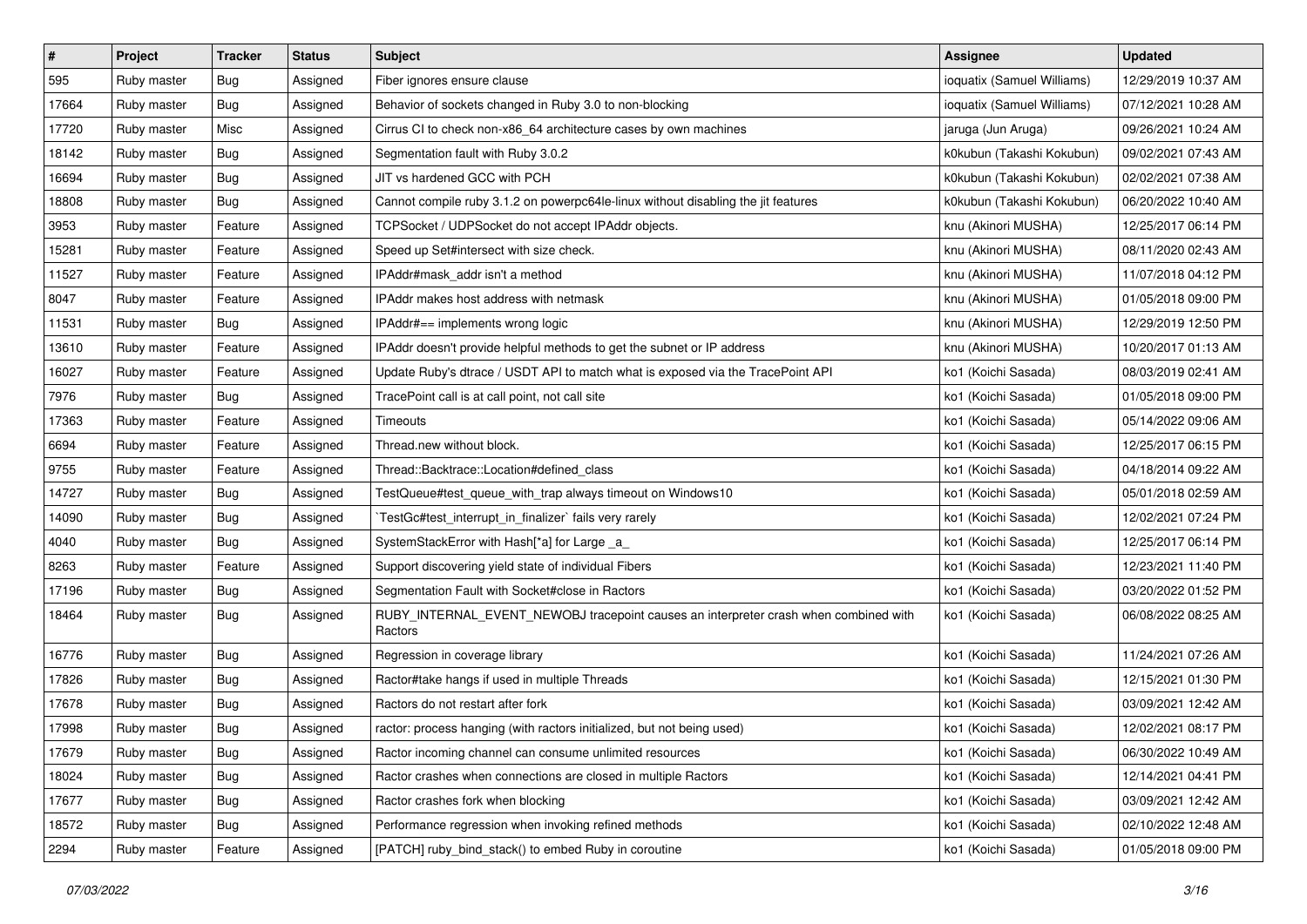| $\vert$ # | Project     | <b>Tracker</b> | <b>Status</b> | <b>Subject</b>                                                                                                            | Assignee                            | <b>Updated</b>      |
|-----------|-------------|----------------|---------------|---------------------------------------------------------------------------------------------------------------------------|-------------------------------------|---------------------|
| 15878     | Ruby master | Feature        | Assigned      | Make exit faster by not running GC                                                                                        | ko1 (Koichi Sasada)                 | 07/29/2019 07:48 AM |
| 17593     | Ruby master | Feature        | Assigned      | load_iseq_eval should override the ISeq path                                                                              | ko1 (Koichi Sasada)                 | 02/16/2021 08:27 AM |
| 16819     | Ruby master | Bug            | Assigned      | Line reporting off by one when reporting line of a hash?                                                                  | ko1 (Koichi Sasada)                 | 06/16/2020 05:57 PM |
| 16124     | Ruby master | Misc           | Assigned      | Let the transient heap belong to objspace                                                                                 | ko1 (Koichi Sasada)                 | 11/18/2019 08:48 AM |
| 13388     | Ruby master | Feature        | Assigned      | gc.c: Add GC.get_parameters and .set_parameters                                                                           | ko1 (Koichi Sasada)                 | 03/30/2017 10:52 AM |
| 17516     | Ruby master | Bug            | Assigned      | forking in a ractor causes Ruby to crash                                                                                  | ko1 (Koichi Sasada)                 | 11/30/2021 05:26 AM |
| 14607     | Ruby master | <b>Bug</b>     | Assigned      | Fix use of the rb_profile_frames start parameter                                                                          | ko1 (Koichi Sasada)                 | 06/09/2022 06:12 AM |
| 3731      | Ruby master | Feature        | Assigned      | Easier Embedding API for Ruby                                                                                             | ko1 (Koichi Sasada)                 | 12/25/2017 06:14 PM |
| 15939     | Ruby master | Feature        | Assigned      | Dump symbols reference to their fstr in ObjectSpace.dump()                                                                | ko1 (Koichi Sasada)                 | 08/08/2019 09:38 PM |
| 12020     | Ruby master | Feature        | Assigned      | Documenting Ruby memory model                                                                                             | ko1 (Koichi Sasada)                 | 12/23/2021 11:40 PM |
| 6695      | Ruby master | Feature        | Assigned      | Configuration for Thread/Fiber creation                                                                                   | ko1 (Koichi Sasada)                 | 12/25/2017 06:15 PM |
| 13252     | Ruby master | Feature        | Assigned      | C API for creating strings without copying                                                                                | ko1 (Koichi Sasada)                 | 04/17/2017 07:22 AM |
| 15499     | Ruby master | Bug            | Assigned      | Breaking behavior on ruby 2.6: rb_thread_call_without_gvl doesn't invoke unblock_function when<br>used on the main thread | ko1 (Koichi Sasada)                 | 01/05/2021 02:24 AM |
| 13821     | Ruby master | Feature        | Assigned      | Allow fibers to be resumed across threads                                                                                 | ko1 (Koichi Sasada)                 | 02/15/2019 10:09 AM |
| 8576      | Ruby master | Feature        | Assigned      | Add optimized method type for constant value methods                                                                      | ko1 (Koichi Sasada)                 | 12/25/2017 06:15 PM |
| 8960      | Ruby master | Feature        | Assigned      | Add Exception#backtrace_locations                                                                                         | ko1 (Koichi Sasada)                 | 11/25/2016 02:15 PM |
| 17676     | Ruby master | <b>Bug</b>     | Assigned      | Accessing ENV from Ractor raises IsolationError                                                                           | ko1 (Koichi Sasada)                 | 03/09/2021 02:37 AM |
| 11269     | Ruby master | <b>Bug</b>     | Assigned      | ruby init setproctitle() should be called before require libraries()                                                      | kosaki (Motohiro KOSAKI)            | 06/17/2015 03:01 AM |
| 4464      | Ruby master | Feature        | Assigned      | [PATCH] add Fcntl:: Flock object for easier use of POSIX file locks                                                       | kosaki (Motohiro KOSAKI)            | 12/25/2017 06:14 PM |
| 7086      | Ruby master | Feature        | Assigned      | ConditionVariable#wait has meaningless return value                                                                       | kosaki (Motohiro KOSAKI)            | 12/25/2017 06:15 PM |
| 18034     | Ruby master | Bug            | Assigned      | Segmentation fault fiddle with `--enable-bundled-libffi` and macOS                                                        | kou (Kouhei Sutou)                  | 11/30/2021 07:39 AM |
| 17478     | Ruby master | Bug            | Assigned      | Ruby3.0 is slower than Ruby2.7.2 when parsing a large CSV file                                                            | kou (Kouhei Sutou)                  | 11/24/2021 05:12 AM |
| 7859      | Ruby master | <b>Bug</b>     | Assigned      | Readline: Incorrect arrow key behavior in vi_editing_mode insert mode with Readline 6.2                                   | kouji (Kouji Takao)                 | 12/25/2017 06:15 PM |
| 8782      | Ruby master | <b>Bug</b>     | Assigned      | Don't set rl_getc_function on editline                                                                                    | kouji (Kouji Takao)                 | 01/05/2018 09:00 PM |
| 17355     | Ruby master | Feature        | Assigned      | Using same set of names in or-patterns (pattern matching with $Foo(x)   Bar(x)$ )                                         | ktsj (Kazuki Tsujimoto)             | 09/13/2021 09:11 AM |
| 18773     | Ruby master | Feature        | Assigned      | deconstruct to receive a range                                                                                            | ktsj (Kazuki Tsujimoto)             | 07/03/2022 06:04 PM |
| 18408     | Ruby master | Feature        | Assigned      | Allow pattern match to set instance variables                                                                             | ktsj (Kazuki Tsujimoto)             | 01/26/2022 07:07 PM |
| 4247      | Ruby master | Feature        | Assigned      | New features for Array#sample, Array#choice                                                                               | mame (Yusuke Endoh)                 | 12/25/2017 06:14 PM |
| 12676     | Ruby master | Feature        | Assigned      | Significant performance increase, and code conciseness, for prime division method in prime.rb                             | marcandre (Marc-Andre<br>Lafortune) | 11/18/2016 03:46 PM |
| 9816      | Ruby master | Feature        | Assigned      | 00000000000000000000                                                                                                      | matz (Yukihiro Matsumoto)           | 10/28/2014 08:29 AM |
| 4592      | Ruby master | Feature        | Assigned      | Tempfile0000000                                                                                                           | matz (Yukihiro Matsumoto)           | 12/25/2017 06:14 PM |
| 5825      | Ruby master | Feature        | Assigned      | Sweet instance var assignment in the object initializer                                                                   | matz (Yukihiro Matsumoto)           | 12/10/2020 08:53 AM |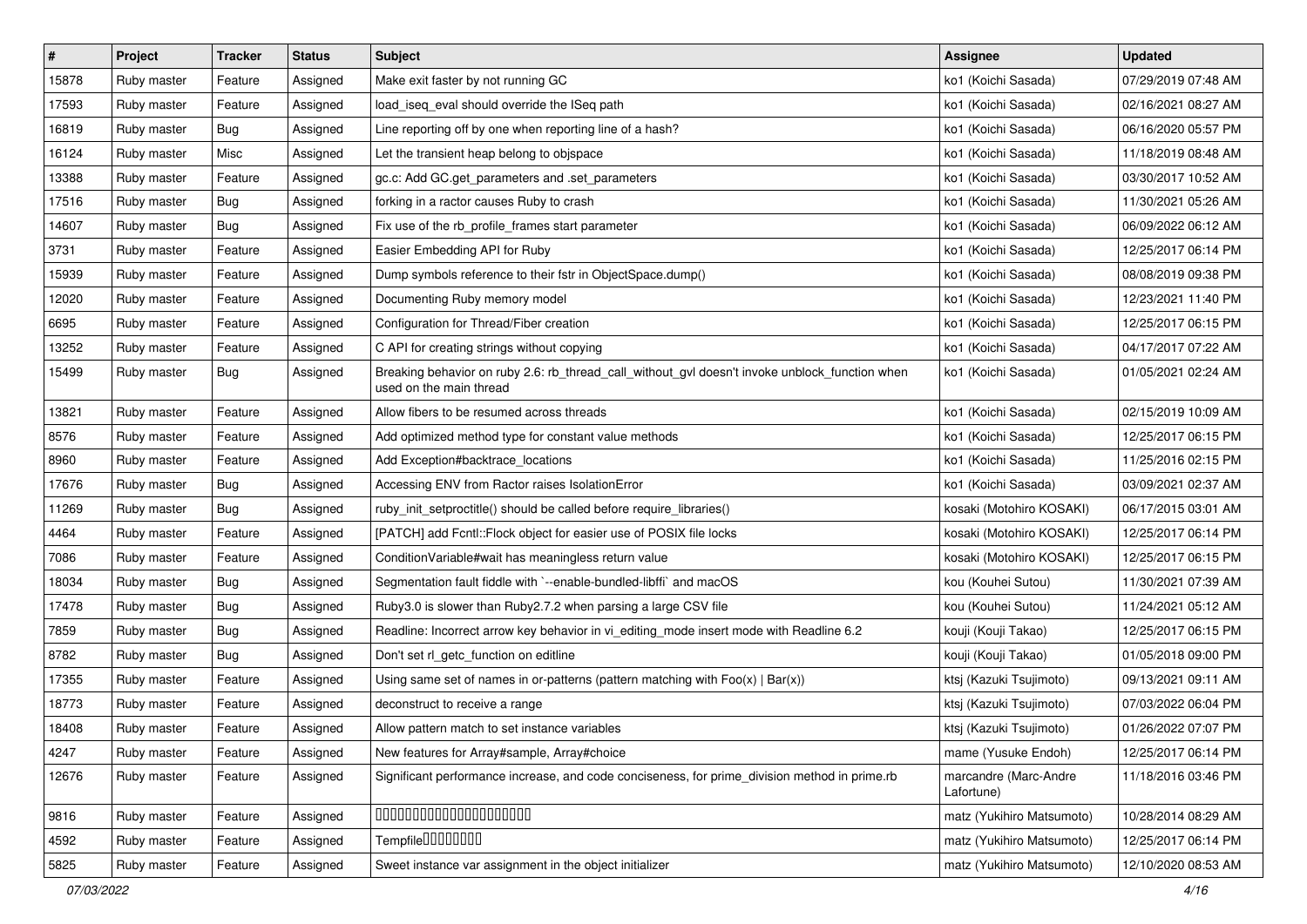| $\pmb{\#}$ | Project     | <b>Tracker</b> | <b>Status</b> | <b>Subject</b>                                                                                                          | Assignee                  | <b>Updated</b>      |
|------------|-------------|----------------|---------------|-------------------------------------------------------------------------------------------------------------------------|---------------------------|---------------------|
| 7349       | Ruby master | Feature        | Assigned      | Struct#inspect needs more meaningful output                                                                             | matz (Yukihiro Matsumoto) | 12/25/2017 06:15 PM |
| 5558       | Ruby master | Feature        | Assigned      | String#% strange arity errors                                                                                           | matz (Yukihiro Matsumoto) | 12/25/2017 06:15 PM |
| 6802       | Ruby master | Feature        | Assigned      | String#scan should have equivalent yielding MatchData                                                                   | matz (Yukihiro Matsumoto) | 12/25/2017 06:15 PM |
| 11028      | Ruby master | Feature        | Assigned      | standalone running single file ( zipped archives of ruby code) running **without installation** using<br>"gem install " | matz (Yukihiro Matsumoto) | 04/04/2015 01:44 AM |
| 6841       | Ruby master | Feature        | Assigned      | Shorthand for Assigning Return Value of Method to Self                                                                  | matz (Yukihiro Matsumoto) | 12/10/2020 08:53 AM |
| 5741       | Ruby master | Feature        | Assigned      | Secure Erasure of Passwords                                                                                             | matz (Yukihiro Matsumoto) | 12/25/2017 06:15 PM |
| 5643       | Ruby master | Feature        | Assigned      | require/load options and binding option                                                                                 | matz (Yukihiro Matsumoto) | 12/25/2017 06:15 PM |
| 6445       | Ruby master | Feature        | Assigned      | request for default length/position on string index                                                                     | matz (Yukihiro Matsumoto) | 12/25/2017 06:15 PM |
| 6354       | Ruby master | Feature        | Assigned      | Remove escape (break/return/redo/next support) from class/module scope                                                  | matz (Yukihiro Matsumoto) | 12/25/2017 06:15 PM |
| 11704      | Ruby master | Bug            | Assigned      | Refinements only get "used" once in loop                                                                                | matz (Yukihiro Matsumoto) | 04/14/2016 02:45 AM |
| 13129      | Ruby master | Feature        | Assigned      | Refinements cannot refine method_missing and respond_to_missing?                                                        | matz (Yukihiro Matsumoto) | 07/03/2021 10:45 PM |
| 7580       | Ruby master | Feature        | Assigned      | Range translation                                                                                                       | matz (Yukihiro Matsumoto) | 06/11/2018 09:51 AM |
| 6317       | Ruby master | Feature        | Assigned      | Range#cover?000000Range00000000000000000000                                                                             | matz (Yukihiro Matsumoto) | 12/25/2017 06:15 PM |
| 5781       | Ruby master | Feature        | Assigned      | Query attributes (attribute methods ending in `?` mark)                                                                 | matz (Yukihiro Matsumoto) | 01/10/2020 06:34 AM |
| 14397      | Ruby master | Feature        | Assigned      | public, protected and private should return their arguments instead of self                                             | matz (Yukihiro Matsumoto) | 12/10/2018 07:08 AM |
| 8164       | Ruby master | Feature        | Assigned      | Public/Private                                                                                                          | matz (Yukihiro Matsumoto) | 12/10/2020 08:50 AM |
| 4824       | Ruby master | Feature        | Assigned      | Provide method Kernel#executed?                                                                                         | matz (Yukihiro Matsumoto) | 03/05/2018 04:57 AM |
| 6648       | Ruby master | Feature        | Assigned      | Provide a standard API for retrieving all command-line flags passed to Ruby                                             | matz (Yukihiro Matsumoto) | 12/25/2017 06:15 PM |
| 8271       | Ruby master | Feature        | Assigned      | Proposal for moving to a more visible, formal process for feature requests                                              | matz (Yukihiro Matsumoto) | 12/23/2021 11:40 PM |
| 16461      | Ruby master | Feature        | Assigned      | Proc#using                                                                                                              | matz (Yukihiro Matsumoto) | 12/10/2020 09:10 AM |
| 5007       | Ruby master | Feature        | Assigned      | Proc#call_under: Unifying instance_eval and instance_exec                                                               | matz (Yukihiro Matsumoto) | 04/19/2018 07:57 AM |
| 11816      | Ruby master | Feature        | Assigned      | Partial safe navigation operator                                                                                        | matz (Yukihiro Matsumoto) | 04/14/2020 08:02 AM |
| 17291      | Ruby master | Feature        | Assigned      | Optimize __send__ call                                                                                                  | matz (Yukihiro Matsumoto) | 01/12/2021 05:47 AM |
| 4521       | Ruby master | Feature        | Assigned      | NoMethodError#message may take very long to execute                                                                     | matz (Yukihiro Matsumoto) | 12/25/2017 06:14 PM |
| 6293       | Ruby master | Feature        | Assigned      | new queue / blocking queues                                                                                             | matz (Yukihiro Matsumoto) | 12/25/2017 06:15 PM |
| 5749       | Ruby master | Feature        | Assigned      | new method String#match_all needed                                                                                      | matz (Yukihiro Matsumoto) | 12/25/2017 06:15 PM |
| 5389       | Ruby master | Feature        | Assigned      | New method Enumerator#iterate                                                                                           | matz (Yukihiro Matsumoto) | 12/25/2017 06:15 PM |
| 6596       | Ruby master | Feature        | Assigned      | New method `Array#indexes`                                                                                              | matz (Yukihiro Matsumoto) | 07/29/2020 01:41 AM |
| 5445       | Ruby master | Feature        | Assigned      | Need RUBYOPT - r before ARGV - r                                                                                        | matz (Yukihiro Matsumoto) | 12/25/2017 06:15 PM |
| 6810       | Ruby master | Feature        | Assigned      | module A::B; end` is not equivalent to `module A; module B; end; end` with respect to constant<br>lookup (scope)        | matz (Yukihiro Matsumoto) | 12/10/2020 09:22 AM |
| 9768       | Ruby master | Feature        | Assigned      | Method that is visible only within a certain module/class                                                               | matz (Yukihiro Matsumoto) | 04/25/2014 06:43 AM |
| 7503       | Ruby master | Feature        | Assigned      | make timeout.rb async-interrupt safe by default                                                                         | matz (Yukihiro Matsumoto) | 12/25/2017 06:15 PM |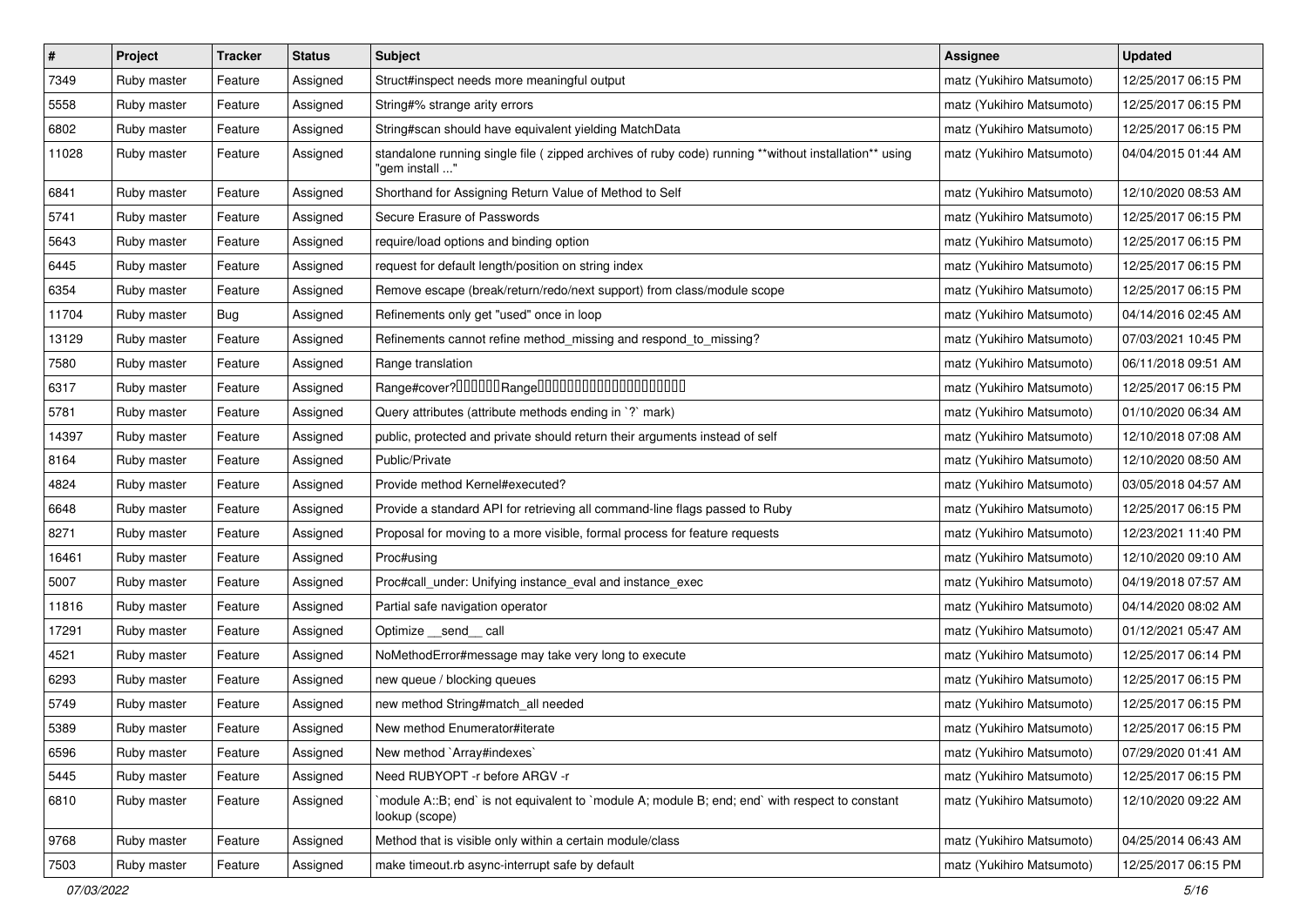| $\vert$ # | Project     | <b>Tracker</b> | <b>Status</b> | <b>Subject</b>                                                                             | <b>Assignee</b>           | <b>Updated</b>      |
|-----------|-------------|----------------|---------------|--------------------------------------------------------------------------------------------|---------------------------|---------------------|
| 6413      | Ruby master | Feature        | Assigned      | Make Dir.entries default to Dir.entries(Dir.pwd)                                           | matz (Yukihiro Matsumoto) | 12/25/2017 06:15 PM |
| 5456      | Ruby master | Feature        | Assigned      | kernel#syscall() should be removed.                                                        | matz (Yukihiro Matsumoto) | 12/10/2020 08:46 AM |
| 6594      | Ruby master | Feature        | Assigned      | Integrated Functor                                                                         | matz (Yukihiro Matsumoto) | 12/10/2020 08:53 AM |
| 7644      | Ruby master | Feature        | Assigned      | In refinements, change "using" keyword to a less generic word.                             | matz (Yukihiro Matsumoto) | 12/10/2020 08:49 AM |
| 8536      | Ruby master | Feature        | Assigned      | Implement is_numeric? family of methods                                                    | matz (Yukihiro Matsumoto) | 12/25/2017 06:15 PM |
| 5064      | Ruby master | Feature        | Assigned      | HTTP user-agent class                                                                      | matz (Yukihiro Matsumoto) | 12/25/2017 06:15 PM |
| 6277      | Ruby master | Feature        | Assigned      | Hash#convert_key                                                                           | matz (Yukihiro Matsumoto) | 12/25/2017 06:15 PM |
| 8948      | Ruby master | Feature        | Assigned      | Frozen regex                                                                               | matz (Yukihiro Matsumoto) | 12/20/2020 07:15 PM |
| 6337      | Ruby master | Feature        | Assigned      | FileUtils#sync                                                                             | matz (Yukihiro Matsumoto) | 12/25/2017 06:15 PM |
| 6671      | Ruby master | Feature        | Assigned      | File.split_all and File.split_root                                                         | matz (Yukihiro Matsumoto) | 12/25/2017 06:15 PM |
| 6811      | Ruby master | Feature        | Assigned      | File, Dir and FileUtils should have bang-versions of singleton methods that fails silently | matz (Yukihiro Matsumoto) | 12/25/2017 06:15 PM |
| 6376      | Ruby master | Feature        | Assigned      | Feature lookup and checking if feature is loaded                                           | matz (Yukihiro Matsumoto) | 12/25/2017 06:15 PM |
| 7121      | Ruby master | Feature        | Assigned      | Extending the use of `require'                                                             | matz (Yukihiro Matsumoto) | 12/25/2017 06:15 PM |
| 12543     | Ruby master | Feature        | Assigned      | explicit tail call syntax: foo() then return                                               | matz (Yukihiro Matsumoto) | 04/18/2021 03:02 PM |
| 6308      | Ruby master | Feature        | Assigned      | Eliminate delegation from WeakRef                                                          | matz (Yukihiro Matsumoto) | 12/23/2021 11:40 PM |
| 16630     | Ruby master | Misc           | Assigned      | Deprecate pub/ruby/*snapshot* and use pub/ruby/snapshot/* instead                          | matz (Yukihiro Matsumoto) | 02/27/2020 09:52 AM |
| 7739      | Ruby master | Feature        | Assigned      | Define Hash#  as Hash#reverse_merge in Rails                                               | matz (Yukihiro Matsumoto) | 12/25/2017 06:15 PM |
| 4514      | Ruby master | Feature        | Assigned      | #deep_clone and #deep_dup for Objects                                                      | matz (Yukihiro Matsumoto) | 12/25/2017 06:14 PM |
| 5129      | Ruby master | Feature        | Assigned      | Create a core class "FileArray" and make "ARGF" its instance                               | matz (Yukihiro Matsumoto) | 01/23/2018 02:02 PM |
| 8850      | Ruby master | Feature        | Assigned      | Convert Rational to decimal string                                                         | matz (Yukihiro Matsumoto) | 12/25/2017 06:15 PM |
| 7314      | Ruby master | Feature        | Assigned      | Convert Proc to Lambda doesn't work in MRI                                                 | matz (Yukihiro Matsumoto) | 05/21/2016 09:15 AM |
| 7087      | Ruby master | Feature        | Assigned      | ::ConditionVariable#wait does not work with Monitor because Monitor#sleep does not exist   | matz (Yukihiro Matsumoto) | 12/25/2017 06:15 PM |
| 6611      | Ruby master | Feature        | Assigned      | Comments requested on implementation of set_parse_func                                     | matz (Yukihiro Matsumoto) | 12/25/2017 06:15 PM |
| 8839      | Ruby master | Feature        | Assigned      | Class and module should return the class or module that was opened                         | matz (Yukihiro Matsumoto) | 12/28/2015 08:36 AM |
| 12813     | Ruby master | Feature        | Assigned      | Calling chunk_while, slice_after, slice_before, slice_when with no block                   | matz (Yukihiro Matsumoto) | 12/06/2016 12:58 PM |
| 4539      | Ruby master | Feature        | Assigned      | Array#zip_with                                                                             | matz (Yukihiro Matsumoto) | 11/28/2019 08:23 AM |
| 9023      | Ruby master | Feature        | Assigned      | Array#tail                                                                                 | matz (Yukihiro Matsumoto) | 12/23/2021 11:40 PM |
| 7132      | Ruby master | Feature        | Assigned      | Alternation between named / ordered method arguments and aliases for method arguments.     | matz (Yukihiro Matsumoto) | 12/25/2017 06:15 PM |
| 8678      | Ruby master | Feature        | Assigned      | Allow invalid string to work with regexp                                                   | matz (Yukihiro Matsumoto) | 01/05/2018 09:00 PM |
| 7436      | Ruby master | Feature        | Assigned      | Allow for a "granularity" flag for backtrace_locations                                     | matz (Yukihiro Matsumoto) | 12/25/2017 06:15 PM |
| 6452      | Ruby master | Feature        | Assigned      | Allow extend to override class methods                                                     | matz (Yukihiro Matsumoto) | 12/10/2020 08:53 AM |
| 5582      | Ruby master | Feature        | Assigned      | Allow clone of singleton methods on a BasicObject                                          | matz (Yukihiro Matsumoto) | 12/25/2017 06:15 PM |
| 8016      | Ruby master | Feature        | Assigned      | Alias __FILE__ and __LINE__ as methods                                                     | matz (Yukihiro Matsumoto) | 12/25/2017 06:15 PM |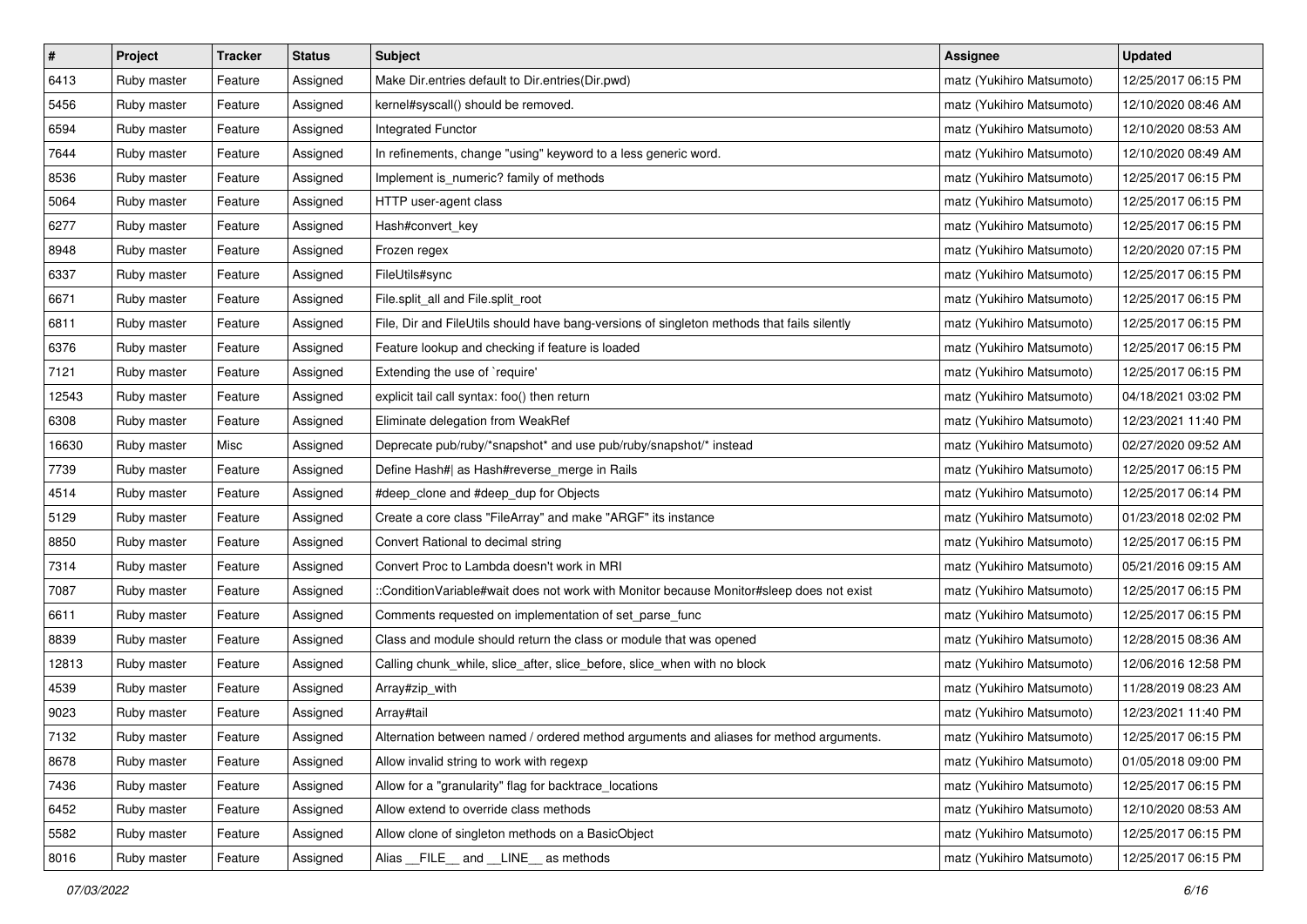| $\vert$ # | Project     | <b>Tracker</b> | <b>Status</b> | <b>Subject</b>                                                                        | <b>Assignee</b>           | <b>Updated</b>      |
|-----------|-------------|----------------|---------------|---------------------------------------------------------------------------------------|---------------------------|---------------------|
| 5945      | Ruby master | Feature        | Assigned      | Add the ability to mark a at_exit as process-local.                                   | matz (Yukihiro Matsumoto) | 10/10/2018 08:29 AM |
| 6842      | Ruby master | Feature        | Assigned      | Add Optional Arguments to String#strip                                                | matz (Yukihiro Matsumoto) | 08/24/2016 05:50 AM |
| 4818      | Ruby master | Feature        | Assigned      | Add method marshalable?                                                               | matz (Yukihiro Matsumoto) | 12/25/2017 06:15 PM |
| 10481     | Ruby master | Feature        | Assigned      | Add "if" and "unless" clauses to rescue statements                                    | matz (Yukihiro Matsumoto) | 01/18/2015 02:46 PM |
| 5970      | Ruby master | Feature        | Assigned      | Add Enumerable#join with same semantics as Array#join                                 | matz (Yukihiro Matsumoto) | 12/25/2017 06:15 PM |
| 6309      | Ruby master | Feature        | Assigned      | Add a reference queue for weak references                                             | matz (Yukihiro Matsumoto) | 08/23/2020 09:07 PM |
| 8042      | Ruby master | Feature        | Assigned      | Add Addrinfo#socket to create a socket that is not connected or bound                 | matz (Yukihiro Matsumoto) | 12/25/2017 06:15 PM |
| 17339     | Ruby master | Feature        | Assigned      | Semantic grouping with BigDecimal#to_s                                                | mrkn (Kenta Murata)       | 12/20/2021 12:39 PM |
| 10782     | Ruby master | Feature        | Assigned      | Patch: Add constants for BigDecimal for ZERO, ONE, TEN                                | mrkn (Kenta Murata)       | 05/21/2015 08:13 AM |
| 7321      | Ruby master | Feature        | Assigned      | Newton.#nsolve 00 2 0000000000                                                        | mrkn (Kenta Murata)       | 12/25/2017 06:15 PM |
| 5310      | Ruby master | Feature        | Assigned      | Integral objects                                                                      | mrkn (Kenta Murata)       | 12/25/2017 06:15 PM |
| 8295      | Ruby master | Feature        | Assigned      | Float I Rational 0000000000000 BigDecimal 0000000                                     | mrkn (Kenta Murata)       | 12/25/2017 06:15 PM |
| 5179      | Ruby master | <b>Bug</b>     | Assigned      | Complex#rationalize and to_r with approximate zeros                                   | mrkn (Kenta Murata)       | 01/17/2020 03:00 AM |
| 18677     | Ruby master | <b>Bug</b>     | Assigned      | BigDecimal#power (**) returns FloatDomainError when passing an infinite parameter     | mrkn (Kenta Murata)       | 04/20/2022 02:04 AM |
| 6857      | Ruby master | Feature        | Assigned      | bigdecimal/math BigMath.E/BigMath.exp R. P. Feynman inspired optimization             | mrkn (Kenta Murata)       | 12/25/2017 06:15 PM |
| 5133      | Ruby master | Feature        | Assigned      | Array#unzip as an alias of Array#transpose                                            | mrkn (Kenta Murata)       | 12/25/2017 06:15 PM |
| 16350     | Ruby master | Feature        | Assigned      | ArithmeticSequence#member? can result in infinite loop                                | mrkn (Kenta Murata)       | 05/29/2020 10:26 PM |
| 14476     | Ruby master | Feature        | Assigned      | Adding same_all? for checking whether all items in an Array are same                  | mrkn (Kenta Murata)       | 08/28/2020 01:10 PM |
| 6973      | Ruby master | Feature        | Assigned      | Add an #integral? method to Numeric to test for whole-number values                   | mrkn (Kenta Murata)       | 12/25/2017 06:15 PM |
| 5654      | Ruby master | Feature        | Assigned      | Introduce global lock to avoid concurrent require                                     | nahi (Hiroshi Nakamura)   | 12/25/2017 06:15 PM |
| 17638     | Ruby master | Feature        | Assigned      | Support backtracing with the libbacktrace library                                     | naruse (Yui NARUSE)       | 03/05/2021 03:40 PM |
| 11526     | Ruby master | <b>Bug</b>     | Assigned      | Streaming HTTP requests are not idempotent and should not be retried                  | naruse (Yui NARUSE)       | 07/01/2019 09:16 PM |
| 6265      | Ruby master | Feature        | Assigned      | Remove 'useless' 'concatenation' syntax                                               | naruse (Yui NARUSE)       | 08/10/2016 02:36 AM |
| 18371     | Ruby master | Misc           | Assigned      | Release branches (release information in general)                                     | naruse (Yui NARUSE)       | 03/23/2022 10:32 PM |
| 13221     | Ruby master | Feature        | Assigned      | [PATCH] gems/bundled_gems: add "curses" RubyGem                                       | naruse (Yui NARUSE)       | 09/25/2017 06:32 PM |
| 5764      | Ruby master | Feature        | Assigned      | Net::HTTP should assume HTTP/0.9 on unexpected responses                              | naruse (Yui NARUSE)       | 07/15/2019 05:06 PM |
| 9020      | Ruby master | Feature        | Assigned      | Net::HTTPResponse predicate/query methods                                             | naruse (Yui NARUSE)       | 12/25/2017 06:15 PM |
| 17111     | Ruby master | Feature        | Assigned      | Improve performance of Net::HTTPHeader#set_form by 40%                                | naruse (Yui NARUSE)       | 08/10/2020 05:36 AM |
| 5461      | Ruby master | Feature        | Assigned      | Add pipelining to Net::HTTP                                                           | naruse (Yui NARUSE)       | 12/25/2017 06:15 PM |
| 7964      | Ruby master | Bug            | Assigned      | Writing an ASCII-8BIT String to a StringIO created from a UTF-8 String                | nobu (Nobuyoshi Nakada)   | 01/05/2018 09:00 PM |
| 12725     | Ruby master | <b>Bug</b>     | Assigned      | Trying to use ./miniruby before it exists                                             | nobu (Nobuyoshi Nakada)   | 04/28/2017 01:45 PM |
| 17662     | Ruby master | Misc           | Assigned      | The heredoc pattern used in tests does not syntax highlight correctly in many editors | nobu (Nobuyoshi Nakada)   | 06/30/2021 12:54 PM |
| 13269     | Ruby master | Bug            | Assigned      | test/readline/test_readline.rb and mingw                                              | nobu (Nobuyoshi Nakada)   | 03/13/2017 08:56 AM |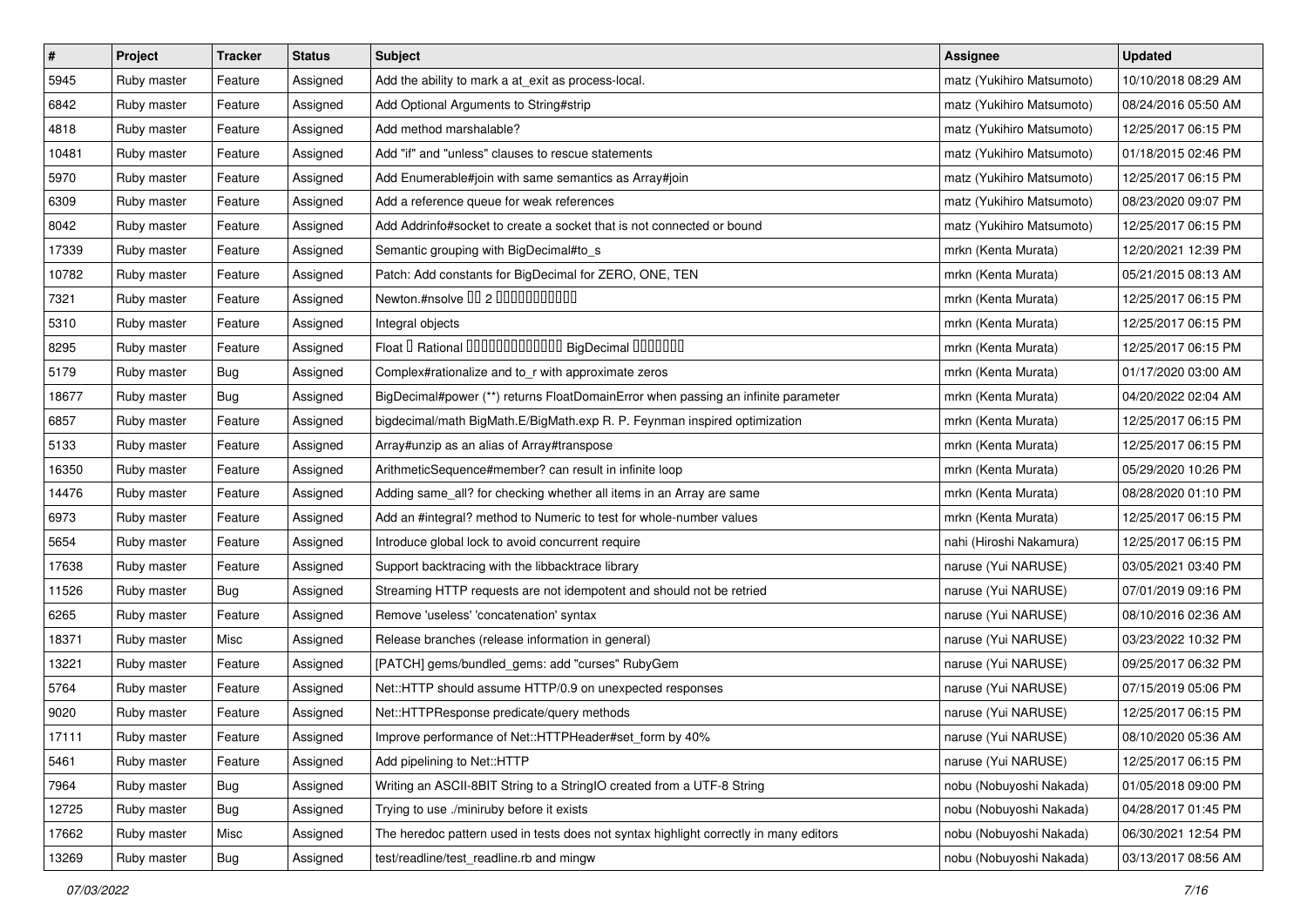| $\pmb{\#}$ | Project     | <b>Tracker</b> | <b>Status</b> | <b>Subject</b>                                                                       | <b>Assignee</b>            | <b>Updated</b>      |
|------------|-------------|----------------|---------------|--------------------------------------------------------------------------------------|----------------------------|---------------------|
| 12473      | Ruby master | <b>Bug</b>     | Assigned      | Test failure on fedora with TestTimeExtension#test_huge_precision                    | nobu (Nobuyoshi Nakada)    | 04/28/2017 01:45 PM |
| 16497      | Ruby master | Bug            | Assigned      | StringIO#internal_encoding is broken (more severely in 2.7)                          | nobu (Nobuyoshi Nakada)    | 10/26/2021 04:31 PM |
| 16025      | Ruby master | Misc           | Assigned      | 'st_check_for_sizeof_st_index_t' declared as array with a negative size (emscripten) | nobu (Nobuyoshi Nakada)    | 07/30/2019 11:20 AM |
| 5317       | Ruby master | <b>Bug</b>     | Assigned      |                                                                                      | nobu (Nobuyoshi Nakada)    | 01/05/2018 09:00 PM |
| 16747      | Ruby master | Misc           | Assigned      | Repository reorganization request                                                    | nobu (Nobuyoshi Nakada)    | 05/22/2020 01:30 PM |
| 6769       | Ruby master | Feature        | Assigned      | rbinstall.rb: install both src and batch files separetely                            | nobu (Nobuyoshi Nakada)    | 10/30/2015 12:38 PM |
| 6012       | Ruby master | Feature        | Assigned      | Proc#source_location also return the column                                          | nobu (Nobuyoshi Nakada)    | 02/12/2019 07:49 AM |
| 8460       | Ruby master | Feature        | Assigned      | PATCH: optparse: add keep_unknown option                                             | nobu (Nobuyoshi Nakada)    | 05/27/2021 10:07 PM |
| 12436      | Ruby master | <b>Bug</b>     | Assigned      | newline argument of File.open seems not respected on Windows                         | nobu (Nobuyoshi Nakada)    | 10/25/2021 09:07 AM |
| 4924       | Ruby master | Feature        | Assigned      | mkmf have_header fails with C++ headers                                              | nobu (Nobuyoshi Nakada)    | 12/25/2017 06:15 PM |
| 17578      | Ruby master | <b>Bug</b>     | Assigned      | mkmf experimental C++ Support                                                        | nobu (Nobuyoshi Nakada)    | 01/27/2021 03:51 AM |
| 8299       | Ruby master | <b>Bug</b>     | Assigned      | Minor error in float parsing                                                         | nobu (Nobuyoshi Nakada)    | 12/30/2019 03:00 AM |
| 13298      | Ruby master | <b>Bug</b>     | Assigned      | mingw SEGV TestEnumerable#test_callcc                                                | nobu (Nobuyoshi Nakada)    | 06/04/2021 03:41 AM |
| 14543      | Ruby master | <b>Bug</b>     | Assigned      | 'make commit' show error of 'common-srcs'                                            | nobu (Nobuyoshi Nakada)    | 06/02/2018 04:17 AM |
| 9955       | Ruby master | <b>Bug</b>     | Assigned      | issue building dll on mingw, library not found                                       | nobu (Nobuyoshi Nakada)    | 01/05/2018 09:00 PM |
| 13516      | Ruby master | Feature        | Assigned      | Improve the text of the circular require warning                                     | nobu (Nobuyoshi Nakada)    | 08/31/2017 05:49 AM |
| 7532       | Ruby master | Feature        | Assigned      | Hardcoded compiler location                                                          | nobu (Nobuyoshi Nakada)    | 12/25/2017 06:15 PM |
| 15806      | Ruby master | Misc           | Assigned      | Explicitly initialise encodings on init to remove branches on encoding lookup        | nobu (Nobuyoshi Nakada)    | 08/29/2019 04:29 AM |
| 7394       | Ruby master | Feature        | Assigned      | Enumerable#find ifnone parameter could be non-callable                               | nobu (Nobuyoshi Nakada)    | 02/10/2021 09:32 AM |
| 2324       | Ruby master | Feature        | Assigned      | Dir instance methods for relative path                                               | nobu (Nobuyoshi Nakada)    | 12/25/2017 05:58 PM |
| 13577      | Ruby master | Feature        | Assigned      | Digest file accidentally receives File object but uses file path                     | nobu (Nobuyoshi Nakada)    | 05/20/2017 06:50 PM |
| 6360       | Ruby master | <b>Bug</b>     | Assigned      | Debug information build even without requesting it                                   | nobu (Nobuyoshi Nakada)    | 01/05/2018 09:00 PM |
| 16836      | Ruby master | <b>Bug</b>     | Assigned      | configure-time LDFLAGS leak into ruby pkg-config file                                | nobu (Nobuyoshi Nakada)    | 08/14/2021 09:10 AM |
| 9010       | Ruby master | <b>Bug</b>     | Assigned      | ./configure --prefix= cannot handle directories with spaces                          | nobu (Nobuyoshi Nakada)    | 04/26/2021 10:38 PM |
| 8959       | Ruby master | Feature        | Assigned      | Allow top level prepend                                                              | nobu (Nobuyoshi Nakada)    | 10/16/2013 03:22 AM |
| 13721      | Ruby master | Feature        | Assigned      | [PATCH] net/imap: dedupe attr keys in Net::IMAP::FetchData                           | normalperson (Eric Wong)   | 07/27/2017 09:51 AM |
| 14901      | Ruby master | Feature        | Assigned      | [PATCH] do not block SIGCHLD in normal Ruby Threads                                  | normalperson (Eric Wong)   | 07/19/2021 05:23 AM |
| 18727      | Ruby master | <b>Bug</b>     | Assigned      | Make failed on x86_64-cygwin (LoadError)                                             | peterzhu2118 (Peter Zhu)   | 04/16/2022 05:15 AM |
| 16805      | Ruby master | Misc           | Assigned      | Coroutine's license is unclear                                                       | ReiOdaira (Rei Odaira)     | 07/01/2021 10:09 PM |
| 12354      | Ruby master | Feature        | Assigned      | PKey::EC Can't output public key pem when private key exists                         | rhenium (Kazuki Yamaguchi) | 07/24/2019 10:57 PM |
| 8126       | Ruby master | Feature        | Assigned      | OpenSSL::SSL::SSLSocket does not define #recv and #send messages                     | rhenium (Kazuki Yamaguchi) | 08/08/2019 11:05 PM |
| 12582      | Ruby master | <b>Bug</b>     | Assigned      | OpenSSL Authenticated Encryption should check for tag length                         | rhenium (Kazuki Yamaguchi) | 04/28/2017 01:45 PM |
| 13864      | Ruby master | Bug            | Assigned      | Rinda multicast test failures due to missing default route                           | seki (Masatoshi Seki)      | 08/17/2021 07:16 AM |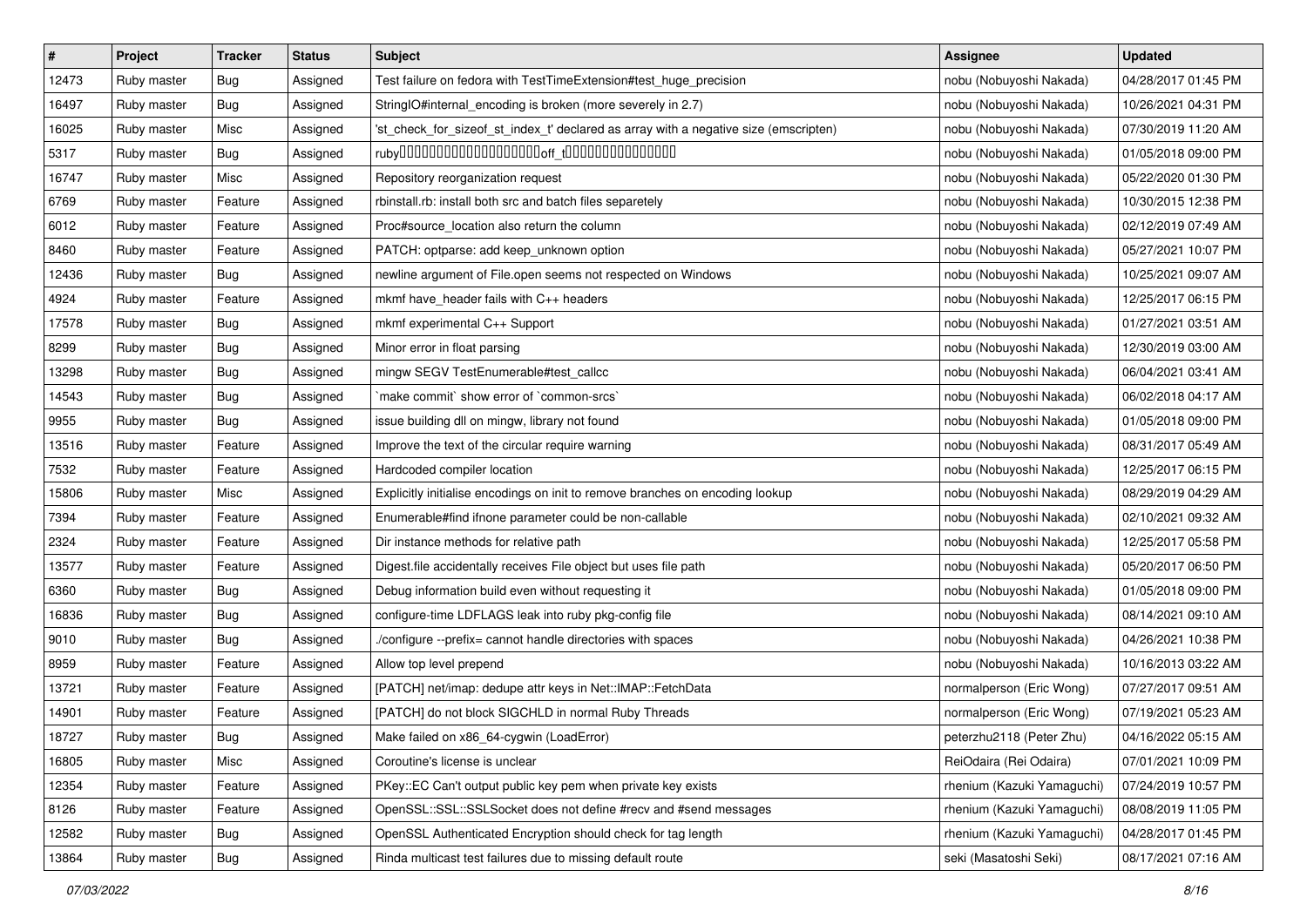| $\pmb{\#}$ | Project     | <b>Tracker</b> | <b>Status</b> | Subject                                                                            | <b>Assignee</b>                       | <b>Updated</b>      |
|------------|-------------|----------------|---------------|------------------------------------------------------------------------------------|---------------------------------------|---------------------|
| 14412      | Ruby master | Feature        | Assigned      | DRb UNIX on local machine: add support for getpeereid()                            | seki (Masatoshi Seki)                 | 01/28/2018 12:51 PM |
| 5434       | Ruby master | Feature        | Assigned      | Allow per-class whitelisting of methods safe to expose through DRb                 | seki (Masatoshi Seki)                 | 12/25/2017 06:15 PM |
| 12281      | Ruby master | Feature        | Assigned      | Allow lexically scoped use of refinements with `using {}` block syntax             | shugo (Shugo Maeda)                   | 06/13/2016 07:44 AM |
| 17289      | Ruby master | <b>Bug</b>     | Assigned      | Time#strftime occurs Segmentation Fault on ruby-2.7.2p137                          | shyouhei (Shyouhei Urabe)             | 11/05/2020 07:57 AM |
| 17376      | Ruby master | Misc           | Assigned      | Reduce number of GitHub Actions                                                    | shyouhei (Shyouhei Urabe)             | 12/10/2020 11:50 AM |
| 6682       | Ruby master | Feature        | Assigned      | Add a method to return an instance attached by a singleton class                   | shyouhei (Shyouhei Urabe)             | 12/25/2017 06:15 PM |
| 9115       | Ruby master | <b>Bug</b>     | Assigned      | Logger traps all exceptions; breaks Timeout                                        | sonots (Naotoshi Seo)                 | 08/20/2019 12:47 PM |
| 11955      | Ruby master | Feature        | Assigned      | Expose Object that Receives logs in Logger                                         | sonots (Naotoshi Seo)                 | 11/09/2017 11:35 AM |
| 13622      | Ruby master | Misc           | Assigned      | Documentation missing                                                              | stomar (Marcus Stollsteimer)          | 06/03/2017 07:27 AM |
| 6613       | Ruby master | Feature        | Assigned      | VT_RECORD, IRecordInfo Support in WIN32OLE                                         | suke (Masaki Suketa)                  | 12/25/2017 06:15 PM |
| 5334       | Ruby master | Bug            | Assigned      | Segmentation fault in InternetExplorer IServiceProvider interface                  | suke (Masaki Suketa)                  | 12/30/2019 03:00 AM |
| 15239      | Ruby master | Feature        | Assigned      | [patch] test-spec win32ole                                                         | suke (Masaki Suketa)                  | 12/29/2019 01:04 PM |
| 7488       | Ruby master | Feature        | Assigned      | Receiving object_id in object creation probes                                      | tenderlovemaking (Aaron<br>Patterson) | 12/25/2017 06:15 PM |
| 7518       | Ruby master | Feature        | Assigned      | Fiddle::Pointer#to_str and Fiddle::Pointer#to_int should be removed                | tenderlovemaking (Aaron<br>Patterson) | 08/15/2013 04:56 AM |
| 10038      | Ruby master | Feature        | Assigned      | Extend ObjectSpace.dump to expose buffer addresses for String and Array            | tmm1 (Aman Karmani)                   | 01/05/2018 09:01 PM |
| 12653      | Ruby master | Feature        | Assigned      | Use wide WinAPI for rb_w32_getcwd                                                  | usa (Usaku NAKAMURA)                  | 09/12/2016 06:35 AM |
| 15166      | Ruby master | Feature        | Assigned      | 2.5 times faster implementation than current gcd implmentation                     | watson1978 (Shizuo Fujita)            | 04/26/2019 09:12 PM |
| 4831       | Ruby master | Feature        | Assigned      | Integer#prime_factors                                                              | yugui (Yuki Sonoda)                   | 01/23/2018 08:09 AM |
| 16512      | Ruby master | Misc           | Assigned      | Improving `www.ruby-lang.org` reference by merging with `rubyreferences.github.io` | zverok (Victor Shepelev)              | 02/01/2022 12:28 PM |
| 9235       | Ruby master | Feature        | Assigned      | Documentation for commercial support                                               | zzak (Zachary Scott)                  | 08/10/2019 02:55 PM |
| 9136       | Ruby master | Misc           | Assigned      | Deprecated Enumerator.new(object, method) bad for BasicObject                      | zzak (Zachary Scott)                  | 11/23/2013 03:58 AM |
| 10560      | Ruby master | Misc           | Assigned      | confusion between $x=x+y$ , $x+=y$ , x.concat(y) and y.each{ z  $x<}$              | zzak (Zachary Scott)                  | 01/05/2018 09:02 PM |
| 11625      | Ruby master | Feature        | Assigned      | Unlock GVL for SHA1 calculations                                                   |                                       | 09/25/2018 11:26 AM |
| 12911      | Ruby master | Misc           | Assigned      | Translate docs                                                                     |                                       | 11/24/2021 04:52 AM |
| 9830       | Ruby master | Feature        | Assigned      | Support for GOST private/public keys                                               |                                       | 09/13/2015 03:10 AM |
| 6133       | Ruby master | Feature        | Assigned      | SSLSocket <sup>[]</sup> shutdown <sup>[][][]</sup>                                 |                                       | 09/13/2015 03:22 AM |
| 6047       | Ruby master | Feature        | Assigned      | read_all: Grow buffer exponentially in generic case                                |                                       | 09/13/2015 03:19 AM |
| 10791      | Ruby master | Misc           | Assigned      | [PATCH 1/1] Remove unnecessary passing value from doc for Observable               |                                       | 08/10/2018 10:51 AM |
| 18133      | Ruby master | <b>Bug</b>     | Assigned      | LTO: TestGCCompact#test_ast_compacts segfaults on i686                             |                                       | 04/23/2022 04:19 PM |
| 13847      | Ruby master | Feature        | Assigned      | Gem activated problem for default gems                                             |                                       | 12/10/2020 08:53 AM |
| 15047      | Ruby master | Feature        | Assigned      | Documentation and more functions for Hash functions in C API                       |                                       | 03/20/2019 01:24 AM |
| 12848      | Ruby master | Feature        | Assigned      | Crazy idea: Allow regex definition for methods (Do not take it seriously please)   |                                       | 10/18/2016 12:17 AM |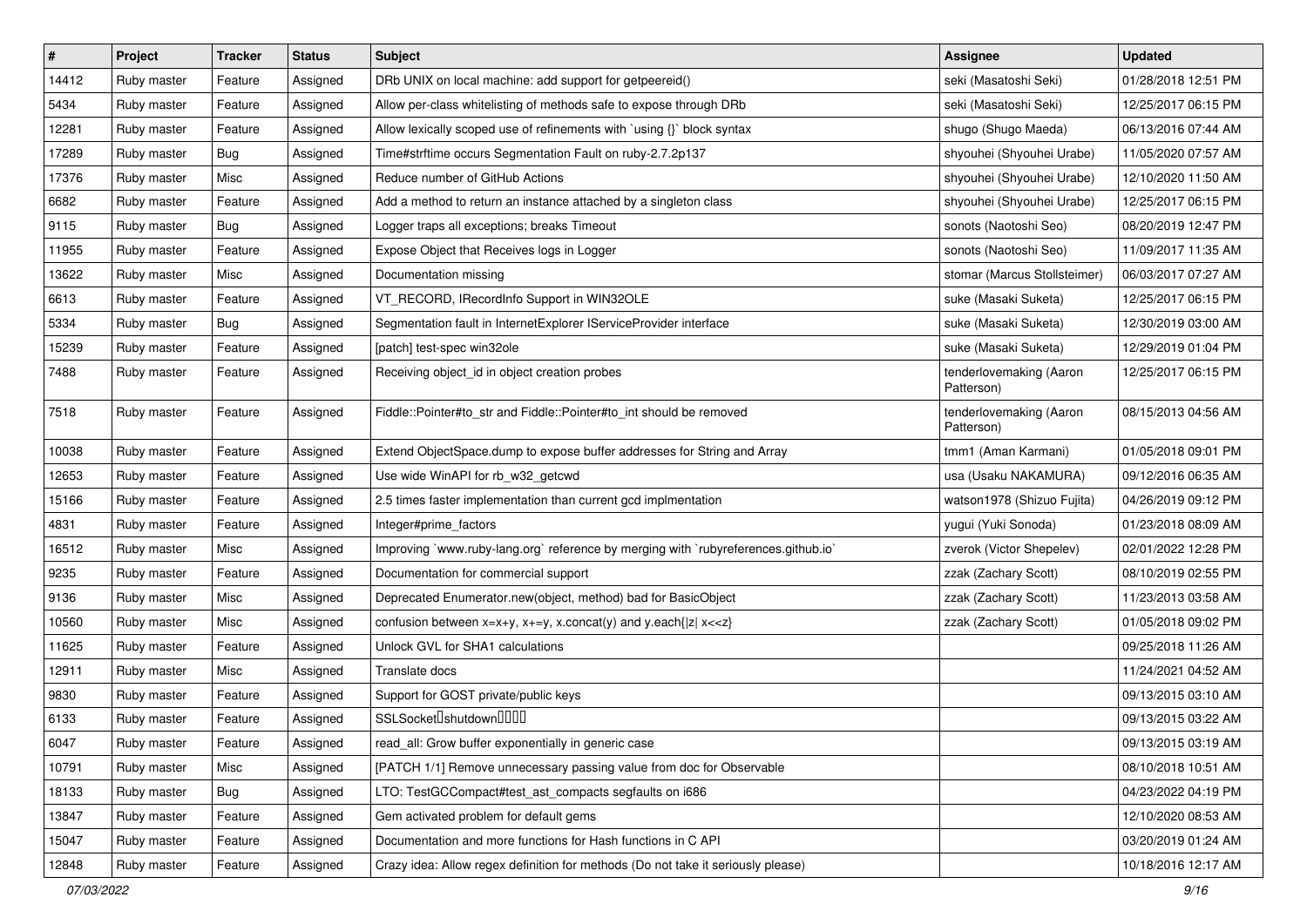| $\vert$ # | Project     | <b>Tracker</b> | <b>Status</b> | <b>Subject</b>                                                                                        | <b>Assignee</b>                     | <b>Updated</b>      |
|-----------|-------------|----------------|---------------|-------------------------------------------------------------------------------------------------------|-------------------------------------|---------------------|
| 9189      | Ruby master | <b>Bug</b>     | Assigned      | Build failure on Windows in case of nonascii TEMP environment.                                        |                                     | 01/05/2018 09:00 PM |
| 14640     | Ruby master | Bug            | Open          | [win32] File.realpath treats a relative path with a drive letter as an absolute path.                 | cruby-windows                       | 12/10/2018 07:09 AM |
| 10128     | Ruby master | Bug            | Open          | Quoting problem for arguments of Kernel.system, Kernel.exec on Windows                                | cruby-windows                       | 12/30/2019 03:00 AM |
| 11438     | Ruby master | <b>Bug</b>     | Open          | native_thread_init_stack() get machine.stack_start unequal to thread's stack start address, x86 win32 | cruby-windows                       | 08/13/2015 07:31 AM |
| 15097     | Ruby master | <b>Bug</b>     | Open          | Gem install fails on Ruby 2.5.1 with Cygwin (get_dns_server_list undefined)                           | cruby-cygwin                        | 05/19/2022 08:20 AM |
| 11840     | Ruby master | <b>Bug</b>     | Open          | Error with "make check" on Cygwin                                                                     | cruby-cygwin                        | 05/19/2022 08:20 AM |
| 17996     | Ruby master | <b>Bug</b>     | Open          | Cygwin: thread + pipe behavior since Ruby 2.6                                                         | cruby-cygwin                        | 05/19/2022 08:20 AM |
| 9409      | Ruby master | Bug            | Open          | Cygwin I "filesystem" I encoding IIIIIIIIIIIII                                                        | cruby-cygwin                        | 05/19/2022 08:20 AM |
| 15334     | Ruby master | Bug            | Open          | child_info_fork::abort: address space needed by 'emoji_iso2022_kddi.so' on cygwin                     | cruby-cygwin                        | 05/19/2022 08:20 AM |
| 12852     | Ruby master | <b>Bug</b>     | Open          | URI.parse can't handle non-ascii URIs                                                                 | akira (akira yamada)                | 12/12/2016 06:39 PM |
| 17569     | Ruby master | Misc           | Open          | uri lib maintainership                                                                                | akr (Akira Tanaka)                  | 01/23/2021 10:42 AM |
| 17154     | Ruby master | Misc           | Open          | Update Pathname Documentation to Clarify Expected Behavior                                            | akr (Akira Tanaka)                  | 09/05/2020 01:18 PM |
| 10580     | Ruby master | Bug            | Open          | TestProcess#test_deadlock_by_signal_at_forking fails on ARM                                           | akr (Akira Tanaka)                  | 12/30/2019 03:00 AM |
| 13385     | Ruby master | Feature        | Open          | [PATCH] Make Resolv::DNS::Name validation similar to host and dig commands                            | akr (Akira Tanaka)                  | 06/16/2017 08:04 AM |
| 17173     | Ruby master | Feature        | Open          | open-uri I ciphers IIIIIII                                                                            | akr (Akira Tanaka)                  | 09/25/2020 09:17 AM |
| 18651     | Ruby master | Bug            | Open          | oob access in CP51932 -> CP50220 transcoder                                                           | akr (Akira Tanaka)                  | 03/23/2022 01:17 PM |
| 17473     | Ruby master | Feature        | Open          | Make Pathname to embedded class of Ruby                                                               | akr (Akira Tanaka)                  | 01/07/2022 09:25 AM |
| 16985     | Ruby master | Feature        | Open          | Improve `pp` for `Hash` and `String`                                                                  | akr (Akira Tanaka)                  | 06/26/2020 09:51 AM |
| 18654     | Ruby master | Feature        | Open          | Enhancements to prettyprint                                                                           | akr (Akira Tanaka)                  | 05/12/2022 01:44 PM |
| 11312     | Ruby master | Feature        | Open          | Add Resolv::DNS::Resource::IN::SPF                                                                    | akr (Akira Tanaka)                  | 07/01/2015 03:26 AM |
| 9507      | Ruby master | Bug            | Open          | Ruby 2.1.0 is broken on ARMv5: tried to create Proc object without a block                            | charliesome (Charlie<br>Somerville) | 01/05/2018 09:00 PM |
| 18639     | Ruby master | Feature        | Open          | Update Unicode data to Unicode Version 15.0.0                                                         | duerst (Martin Dürst)               | 03/22/2022 07:38 PM |
| 7742      | Ruby master | Bug            | Open          | System encoding (Windows-1258) is not recognized by Ruby to convert back to UTF-8                     | duerst (Martin Dürst)               | 12/25/2017 06:15 PM |
| 18601     | Ruby master | <b>Bug</b>     | Open          | Invalid byte sequences in Big5 encodings                                                              | duerst (Martin Dürst)               | 02/23/2022 07:59 AM |
| 17400     | Ruby master | Bug            | Open          | Incorrect character downcase for Greek Sigma                                                          | duerst (Martin Dürst)               | 12/17/2020 06:56 AM |
| 16476     | Ruby master | Feature        | Open          | Socket.getaddrinfo cannot be interrupted by Timeout.timeout                                           | Glass_saga (Masaki<br>Matsushita)   | 06/16/2022 01:08 AM |
| 17525     | Ruby master | Feature        | Open          | Implement Happy Eyeballs Version 2 (RFC8305) in Socket.tcp                                            | Glass_saga (Masaki<br>Matsushita)   | 06/16/2022 01:08 AM |
| 13696     | Ruby master | Feature        | Open          | Add exchange and noreplace options to File.rename                                                     | Glass_saga (Masaki<br>Matsushita)   | 12/01/2017 04:34 PM |
| 15408     | Ruby master | Feature        | Open          | Deprecate object_id and _id2ref                                                                       | headius (Charles Nutter)            | 03/19/2019 04:02 PM |
| 18068     | Ruby master | Misc           | Open          | Silence LoadError only if it is for rubygems itself                                                   | hsbt (Hiroshi SHIBATA)              | 08/08/2021 02:21 PM |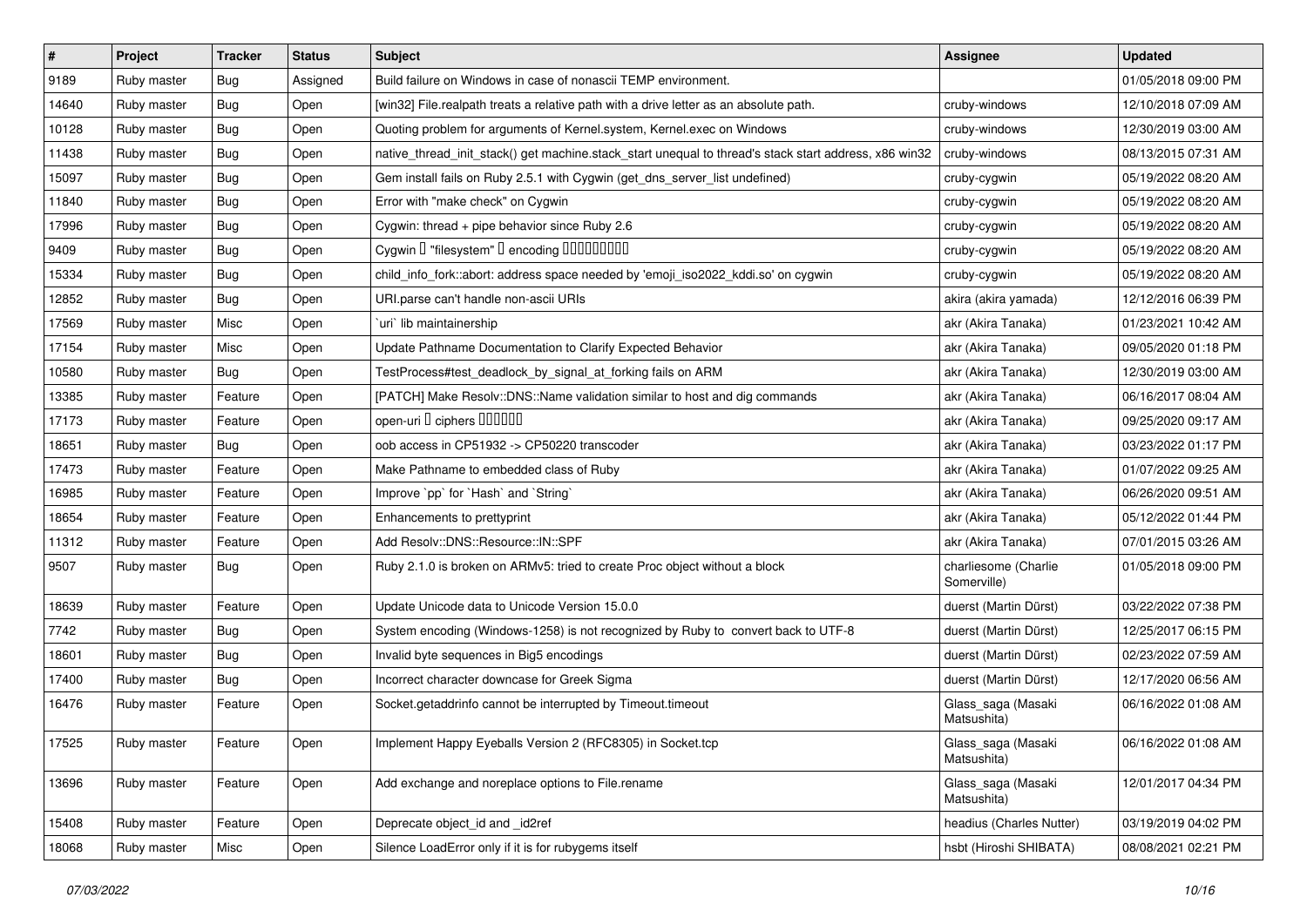| $\pmb{\#}$ | Project     | <b>Tracker</b> | <b>Status</b> | <b>Subject</b>                                                                                                                    | Assignee                    | <b>Updated</b>      |
|------------|-------------|----------------|---------------|-----------------------------------------------------------------------------------------------------------------------------------|-----------------------------|---------------------|
| 18666      | Ruby master | <b>Bug</b>     | Open          | No rule to make target 'yaml/yaml.h', needed by 'api.o'                                                                           | hsbt (Hiroshi SHIBATA)      | 03/29/2022 11:17 AM |
| 18614      | Ruby master | Bug            | Open          | Error (busy loop) in<br>TestGemCommandsSetupCommand#test_destdir_flag_does_not_try_to_write_to_the_default_gem_<br>home           | hsbt (Hiroshi SHIBATA)      | 03/17/2022 01:03 AM |
| 18567      | Ruby master | Bug            | Open          | Depending on default gems in stdlib gems when not needed considered harmful                                                       | hsbt (Hiroshi SHIBATA)      | 04/21/2022 04:45 PM |
| 18227      | Ruby master | Feature        | Open          | Static class initialization.                                                                                                      | ioquatix (Samuel Williams)  | 09/29/2021 09:21 PM |
| 18818      | Ruby master | Bug            | Open          | SEGV (Fiber scheduler?)                                                                                                           | ioquatix (Samuel Williams)  | 06/06/2022 06:31 PM |
| 18036      | Ruby master | Bug            | Open          | Pthread fibers become invalid on fork - different from normal fibers.                                                             | ioquatix (Samuel Williams)  | 08/19/2021 07:05 AM |
| 13383      | Ruby master | Feature        | Open          | [PATCH] Module#source_location                                                                                                    | ioquatix (Samuel Williams)  | 01/09/2020 05:16 AM |
| 18810      | Ruby master | Bug            | Open          | Make `Kernel#p` interruptable.                                                                                                    | ioquatix (Samuel Williams)  | 05/30/2022 12:44 AM |
| 16492      | Ruby master | Bug            | Open          | TestBugReporter#test_bug_reporter_add test failures                                                                               | jaruga (Jun Aruga)          | 08/24/2021 01:12 PM |
| 18002      | Ruby master | <b>Bug</b>     | Open          | s390x: Tests failing without LC_ALL env                                                                                           | jaruga (Jun Aruga)          | 07/12/2021 04:30 PM |
| 16188      | Ruby master | Misc           | Open          | What are the performance implications of the new keyword arguments in 2.7 and 3.0?                                                | jeremyevans0 (Jeremy Evans) | 11/27/2019 04:45 PM |
| 17995      | Ruby master | <b>Bug</b>     | Open          | Slow down when mjit and Ractor are being used at same time                                                                        | k0kubun (Takashi Kokubun)   | 06/11/2022 04:02 AM |
| 18277      | Ruby master | <b>Bug</b>     | Open          | buffer error (Zlib::BufError) in Zlib::Deflate#deflate when using MJIT                                                            | k0kubun (Takashi Kokubun)   | 01/05/2022 03:04 PM |
| 18058      | Ruby master | Bug            | Open          | 3.1.0-dev with MJIT enabled Zlib::BufError during `gem install`                                                                   | k0kubun (Takashi Kokubun)   | 08/02/2021 08:31 PM |
| 16185      | Ruby master | <b>Bug</b>     | Open          | basictest failure on AIX 6.1 for 64bit build                                                                                      | kanemoto (Yutaka Kanemoto)  | 10/15/2019 12:05 AM |
| 18761      | Ruby master | Misc           | Open          | provide an example wasm project                                                                                                   | katei (Yuta Saito)          | 05/23/2022 11:01 AM |
| 16989      | Ruby master | Feature        | Open          | Sets: need $\Psi$                                                                                                                 | knu (Akinori MUSHA)         | 02/18/2022 02:57 AM |
| 15240      | Ruby master | Feature        | Open          | Set operations check for is_a?(Set), rather than allowing duck typing                                                             | knu (Akinori MUSHA)         | 08/27/2019 08:12 PM |
| 11710      | Ruby master | Feature        | Open          | [PATCH] Replace Set#merge with Set#merge! and make Set#merge non-mutating.                                                        | knu (Akinori MUSHA)         | 11/18/2015 07:28 PM |
| 17210      | Ruby master | Feature        | Open          | More readable and useful `Set#inspect`                                                                                            | knu (Akinori MUSHA)         | 05/19/2021 10:12 PM |
| 17617      | Ruby master | Bug            | Open          | When a Ractor's incoming port is closed, Ractor.receive_if does not raise Ractor::ClosedError, but<br>instead blocks indefinitely | ko1 (Koichi Sasada)         | 09/14/2021 01:40 AM |
| 17420      | Ruby master | Bug            | Open          | Unsafe mutation of \$" when doing non-RubyGems require in Ractor                                                                  | ko1 (Koichi Sasada)         | 01/07/2021 01:23 PM |
| 15854      | Ruby master | Feature        | Open          | Tracing instance variable assignment                                                                                              | ko1 (Koichi Sasada)         | 07/29/2019 07:13 AM |
| 10238      | Ruby master | Feature        | Open          | todo: remove dependency on malloc_usable_size                                                                                     | ko1 (Koichi Sasada)         | 12/10/2020 09:20 AM |
| 11174      | Ruby master | <b>Bug</b>     | Open          | threads memory leak                                                                                                               | ko1 (Koichi Sasada)         | 06/17/2019 03:17 PM |
| 13512      | Ruby master | Feature        | Open          | System Threads                                                                                                                    | ko1 (Koichi Sasada)         | 07/14/2017 07:08 AM |
| 18886      | Ruby master | Bug            | Open          | Struct aref and aset don't trigger any tracepoints.                                                                               | ko1 (Koichi Sasada)         | 06/29/2022 06:05 AM |
| 8444       | Ruby master | Bug            | Open          | Regexp vars \$~ and friends are not thread local                                                                                  | ko1 (Koichi Sasada)         | 07/30/2019 07:38 AM |
| 15802      | Ruby master | Misc           | Open          | Reduce the minimum string buffer size from 127 to 63 bytes                                                                        | ko1 (Koichi Sasada)         | 07/30/2019 04:04 AM |
| 17414      | Ruby master | Feature        | Open          | Ractor should allow access to shareable attributes for Modules/Classes                                                            | ko1 (Koichi Sasada)         | 12/21/2020 03:56 PM |
| 18258      | Ruby master | Bug            | Open          | Ractor shareable? can be slow and mutates internal object flags.                                                                  | ko1 (Koichi Sasada)         | 10/21/2021 08:58 AM |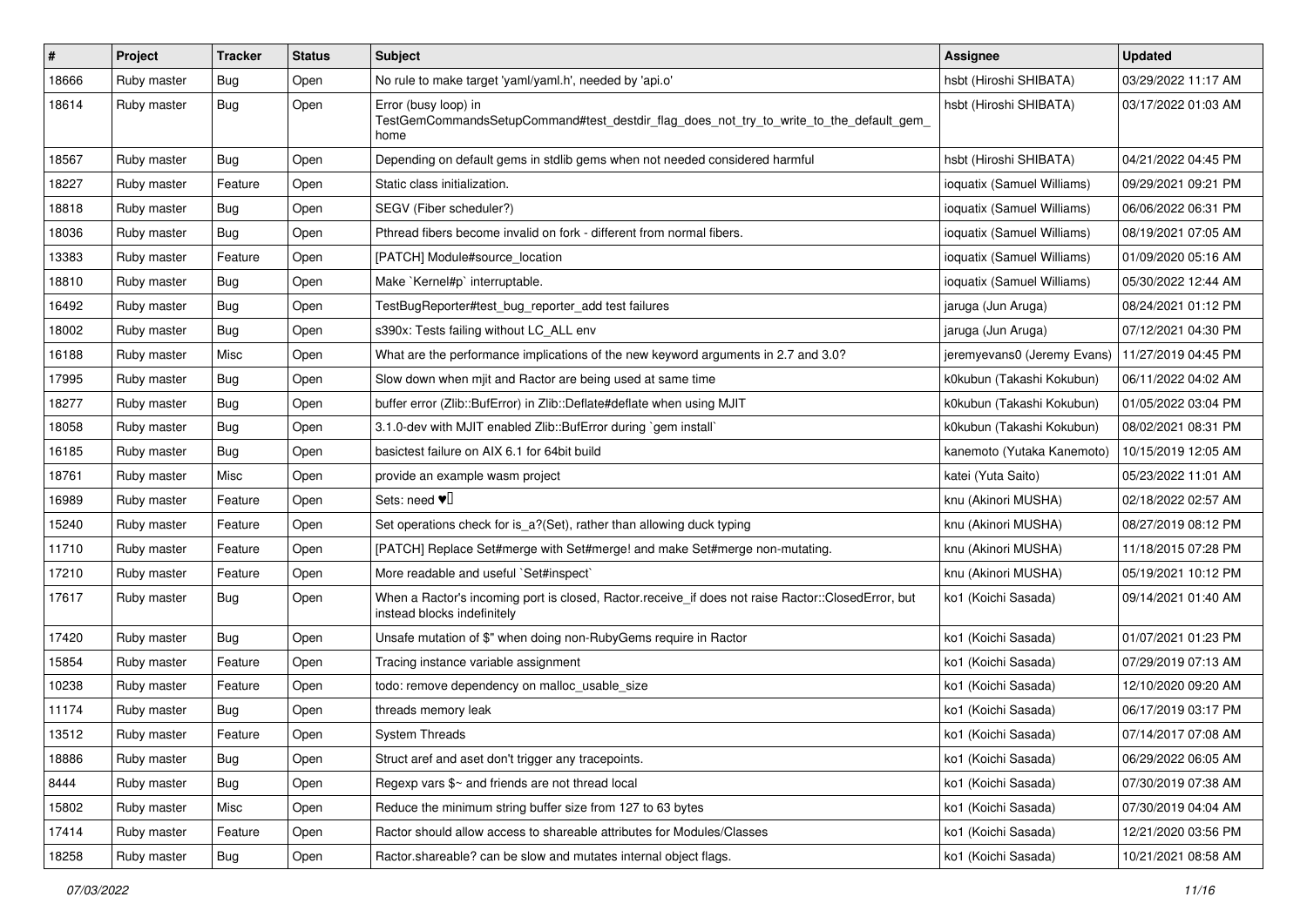| $\sharp$ | Project     | <b>Tracker</b> | <b>Status</b> | Subject                                                                      | Assignee                            | <b>Updated</b>      |
|----------|-------------|----------------|---------------|------------------------------------------------------------------------------|-------------------------------------|---------------------|
| 17624    | Ruby master | Bug            | Open          | Ractor.receive is not thread-safe                                            | ko1 (Koichi Sasada)                 | 09/14/2021 01:40 AM |
| 17393    | Ruby master | Feature        | Open          | `Ractor::Moved#inspect`                                                      | ko1 (Koichi Sasada)                 | 12/21/2020 05:47 PM |
| 17404    | Ruby master | Feature        | Open          | Ractor `move:` API to allow shareability check                               | ko1 (Koichi Sasada)                 | 12/18/2020 09:17 PM |
| 17543    | Ruby master | Bug            | Open          | Ractor isolation broken by `self` in shareable proc                          | ko1 (Koichi Sasada)                 | 01/29/2021 03:06 PM |
| 18119    | Ruby master | <b>Bug</b>     | Open          | Ractor crashes when instantiating classes                                    | ko1 (Koichi Sasada)                 | 09/14/2021 01:42 AM |
| 17359    | Ruby master | Bug            | Open          | Ractor copy mode is not Ractor-safe                                          | ko1 (Koichi Sasada)                 | 12/02/2020 05:42 PM |
| 15263    | Ruby master | Bug            | Open          | [PATCH] vm_trace.c (postponed_job_register): only hit main thread            | ko1 (Koichi Sasada)                 | 10/27/2018 11:35 PM |
| 10423    | Ruby master | Feature        | Open          | [PATCH] opt_str_lit*: avoid literal string allocations                       | ko1 (Koichi Sasada)                 | 01/05/2018 09:01 PM |
| 14859    | Ruby master | Feature        | Open          | [PATCH] implement Timeout in VM                                              | ko1 (Koichi Sasada)                 | 07/22/2018 07:42 AM |
| 14813    | Ruby master | Feature        | Open          | [PATCH] gc.c: make gc_enter+gc_exit pairs dtrace probes, too                 | ko1 (Koichi Sasada)                 | 12/17/2018 07:42 AM |
| 17667    | Ruby master | Bug            | Open          | Module#name needs synchronization                                            | ko1 (Koichi Sasada)                 | 03/02/2021 07:31 AM |
| 17513    | Ruby master | Bug            | Open          | Methods of shareable objects and UnboundMethods should be shareable          | ko1 (Koichi Sasada)                 | 01/06/2021 08:53 PM |
| 18553    | Ruby master | Bug            | Open          | Memory leak on compiling method call with kwargs                             | ko1 (Koichi Sasada)                 | 03/23/2022 09:34 PM |
| 17884    | Ruby master | Feature        | Open          | locindex for profiling tools                                                 | ko1 (Koichi Sasada)                 | 05/24/2021 04:17 PM |
| 14492    | Ruby master | Feature        | Open          | iseq loading + caching should be in core                                     | ko1 (Koichi Sasada)                 | 12/10/2020 08:53 AM |
| 10009    | Ruby master | Bug            | Open          | IO operation is 10x slower in multi-thread environment                       | ko1 (Koichi Sasada)                 | 05/21/2015 07:19 AM |
| 15778    | Ruby master | Feature        | Open          | Expose an API to pry-open the stack frames in Ruby                           | ko1 (Koichi Sasada)                 | 08/29/2019 06:24 AM |
| 10932    | Ruby master | Feature        | Open          | Enabling allocation tracing as early as possible                             | ko1 (Koichi Sasada)                 | 06/13/2015 07:54 AM |
| 15315    | Ruby master | Bug            | Open          | ec_switch can still lose interrupts                                          | ko1 (Koichi Sasada)                 | 11/20/2018 09:32 AM |
| 11808    | Ruby master | Bug            | Open          | Different behavior between Enumerable#grep and Array#grep                    | ko1 (Koichi Sasada)                 | 10/26/2020 04:36 AM |
| 17531    | Ruby master | Bug            | Open          | did_you_mean' not Ractor friendly                                            | ko1 (Koichi Sasada)                 | 01/29/2021 08:48 AM |
| 17502    | Ruby master | Misc           | Open          | C vs Ruby                                                                    | ko1 (Koichi Sasada)                 | 12/02/2021 07:53 PM |
| 14394    | Ruby master | Feature        | Open          | Class.descendants                                                            | ko1 (Koichi Sasada)                 | 01/20/2022 10:46 PM |
| 18275    | Ruby master | Feature        | Open          | Add an option to define_method to not capture the surrounding environment    | ko1 (Koichi Sasada)                 | 12/03/2021 02:34 PM |
| 13697    | Ruby master | Feature        | Open          | [PATCH]: futex based thread primitives                                       | kosaki (Motohiro KOSAKI)            | 01/28/2018 11:41 PM |
| 15918    | Ruby master | Feature        | Open          | Pattern matching for Set                                                     | ktsj (Kazuki Tsujimoto)             | 07/29/2019 08:12 AM |
| 15881    | Ruby master | Feature        | Open          | Optimize deconstruct in pattern matching                                     | ktsj (Kazuki Tsujimoto)             | 12/25/2019 04:28 AM |
| 18194    | Ruby master | Feature        | Open          | No easy way to format exception messages per thread/fiber scheduler context. | mame (Yusuke Endoh)                 | 09/29/2021 10:10 AM |
| 14244    | Ruby master | Feature        | Open          | Better error messages for scripts with non-matching end statements           | mame (Yusuke Endoh)                 | 11/29/2018 08:57 AM |
| 18564    | Ruby master | Feature        | Open          | Add Exception#detailed_message                                               | mame (Yusuke Endoh)                 | 02/01/2022 08:06 PM |
| 8223     | Ruby master | Feature        | Open          | Make Matrix more omnivorous.                                                 | marcandre (Marc-Andre<br>Lafortune) | 04/09/2013 03:42 AM |
| 15815    | Ruby master | Feature        | Open          | Add option to raise NoMethodError for OpenStruct                             | marcandre (Marc-Andre<br>Lafortune) | 09/28/2020 02:11 AM |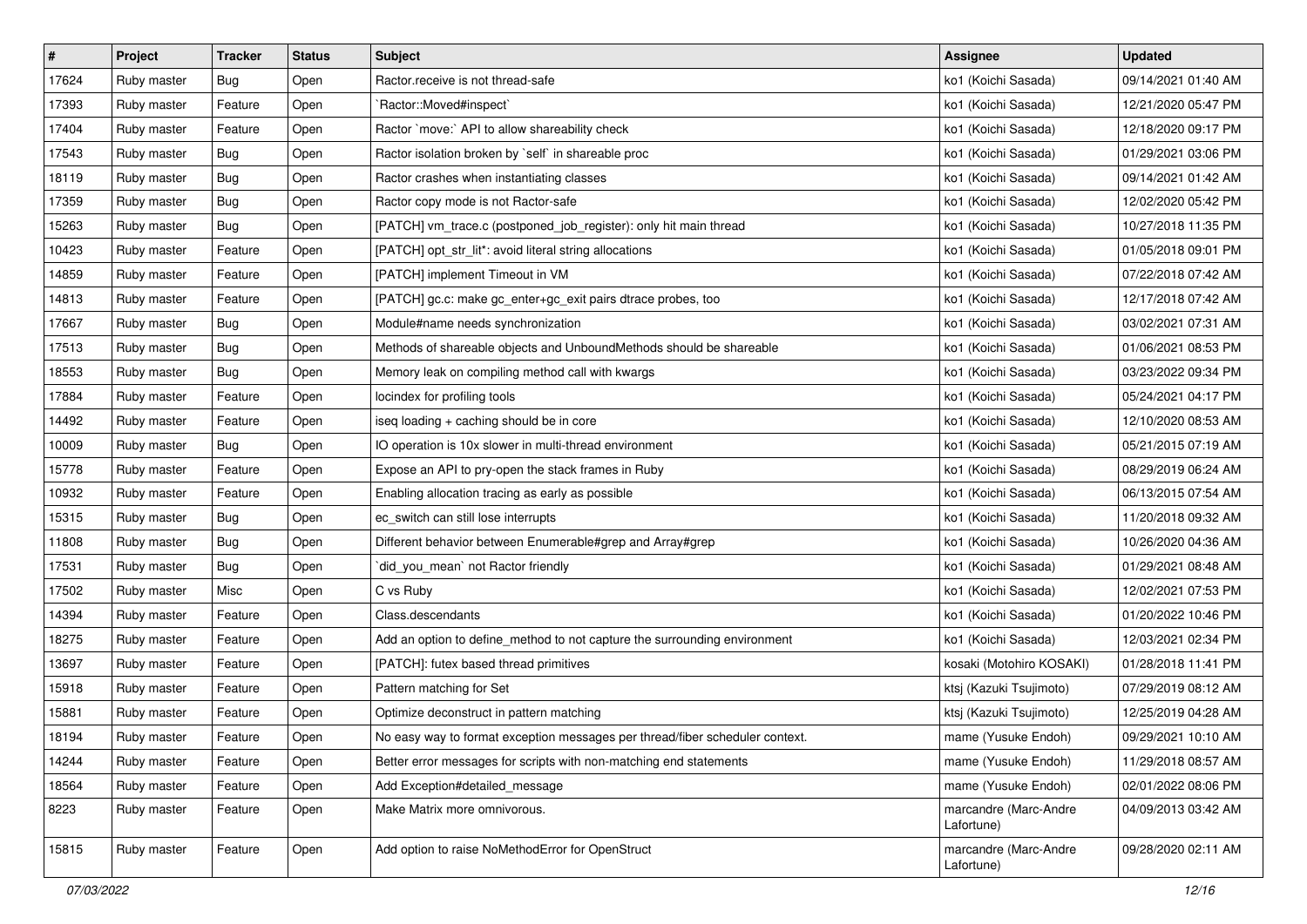| $\pmb{\#}$ | Project     | <b>Tracker</b> | <b>Status</b> | <b>Subject</b>                                                                            | Assignee                            | <b>Updated</b>      |
|------------|-------------|----------------|---------------|-------------------------------------------------------------------------------------------|-------------------------------------|---------------------|
| 9347       | Ruby master | Feature        | Open          | Accept non callable argument to detect                                                    | marcandre (Marc-Andre<br>Lafortune) | 01/05/2018 09:00 PM |
| 8061       | Ruby master | Feature        | Open          | 000000000000000                                                                           | matz (Yukihiro Matsumoto)           | 12/25/2017 06:15 PM |
| 15764      | Ruby master | Bug            | Open          | Whitespace and control characters should not be permitted in tokens                       | matz (Yukihiro Matsumoto)           | 04/22/2019 07:48 AM |
| 8478       | Ruby master | Feature        | Open          | The hash returned by Enumerable#group_by should have an empty array for its default value | matz (Yukihiro Matsumoto)           | 06/04/2013 03:56 PM |
| 7795       | Ruby master | Feature        | Open          | Symbol.defined? and/or to_existing_symbol                                                 | matz (Yukihiro Matsumoto)           | 12/25/2017 06:15 PM |
| 16992      | Ruby master | Feature        | Open          | Sets: officially ordered                                                                  | matz (Yukihiro Matsumoto)           | 09/03/2020 02:08 PM |
| 8232       | Ruby master | Feature        | Open          | Rudiments of abstract algebra in Ruby                                                     | matz (Yukihiro Matsumoto)           | 04/09/2013 01:47 AM |
| 7848       | Ruby master | Feature        | Open          | Restore default state for core ruby objects                                               | matz (Yukihiro Matsumoto)           | 12/25/2017 06:15 PM |
| 10287      | Ruby master | Feature        | Open          | rename COLON3 to COLON2_HEAD.                                                             | matz (Yukihiro Matsumoto)           | 07/27/2021 09:34 AM |
| 10541      | Ruby master | Misc           | Open          | Remove shorthand string interpolation syntax                                              | matz (Yukihiro Matsumoto)           | 10/08/2015 05:44 PM |
| 7702       | Ruby master | Feature        | Open          | Remove Proc#binding                                                                       | matz (Yukihiro Matsumoto)           | 07/15/2019 07:39 PM |
| 15445      | Ruby master | Feature        | Open          | Reject '.123' in Float() method                                                           | matz (Yukihiro Matsumoto)           | 01/10/2019 07:59 AM |
| 9704       | Ruby master | Feature        | Open          | Refinements as files instead of modules                                                   | matz (Yukihiro Matsumoto)           | 10/11/2016 06:36 PM |
| 11518      | Ruby master | Feature        | Open          | Queue enhancement - promote! and promote_all!                                             | matz (Yukihiro Matsumoto)           | 09/17/2015 08:40 PM |
| 11517      | Ruby master | Feature        | Open          | Queue enhancement - conditional pop                                                       | matz (Yukihiro Matsumoto)           | 09/17/2015 09:02 PM |
| 11735      | Ruby master | Feature        | Open          | Porting String#squish and String#squish! from Ruby on Rails' Active Support               | matz (Yukihiro Matsumoto)           | 06/24/2016 08:02 AM |
| 6817       | Ruby master | Feature        | Open          | Partial application                                                                       | matz (Yukihiro Matsumoto)           | 12/25/2017 06:15 PM |
| 9614       | Ruby master | Feature        | Open          | ordering of non-Hash items which use st_ internally                                       | matz (Yukihiro Matsumoto)           | 01/05/2018 09:00 PM |
| 17288      | Ruby master | Feature        | Open          | Optimize _send_ call with a literal method name                                           | matz (Yukihiro Matsumoto)           | 10/30/2020 12:17 AM |
| 8804       | Ruby master | Feature        | Open          | <b>ONCE syntax</b>                                                                        | matz (Yukihiro Matsumoto)           | 01/04/2020 08:26 PM |
| 8663       | Ruby master | Feature        | Open          | Officialy alias ArgumentError to ArgError                                                 | matz (Yukihiro Matsumoto)           | 08/09/2013 07:42 PM |
| 17184      | Ruby master | Feature        | Open          | No stdlib function to perform simple string replacement                                   | matz (Yukihiro Matsumoto)           | 02/23/2021 09:27 PM |
| 15837      | Ruby master | Feature        | Open          | Module#name_components                                                                    | matz (Yukihiro Matsumoto)           | 05/08/2019 10:29 AM |
| 11882      | Ruby master | Feature        | Open          | Map or NamedMap                                                                           | matz (Yukihiro Matsumoto)           | 01/17/2021 01:31 PM |
| 9123       | Ruby master | Feature        | Open          | Make Numeric#nonzero? behavior consistent with Numeric#zero?                              | matz (Yukihiro Matsumoto)           | 06/11/2019 12:55 PM |
| 11627      | Ruby master | Feature        | Open          | make `nonzero` an alias of `nonzero?`                                                     | matz (Yukihiro Matsumoto)           | 12/23/2021 11:43 PM |
| 10498      | Ruby master | Feature        | Open          | Make `loop` yield a counter                                                               | matz (Yukihiro Matsumoto)           | 01/05/2018 09:01 PM |
| 7604       | Ruby master | Feature        | Open          | Make === comparison operator ability to delegate comparison to an argument                | matz (Yukihiro Matsumoto)           | 12/25/2017 06:15 PM |
| 14927      | Ruby master | Feature        | Open          | Loading multiple files at once                                                            | matz (Yukihiro Matsumoto)           | 09/18/2018 12:38 AM |
| 7548       | Ruby master | Feature        | Open          | Load and Require Callbacks                                                                | matz (Yukihiro Matsumoto)           | 12/25/2017 06:15 PM |
| 14609      | Ruby master | Feature        | Open          | Let `Kernel#p` without an argument print the receiver                                     | matz (Yukihiro Matsumoto)           | 02/08/2020 08:43 PM |
| 15112      | Ruby master | Feature        | Open          | Introducing the short form of `STDERR.puts expr.inspect`.                                 | matz (Yukihiro Matsumoto)           | 10/12/2018 02:02 AM |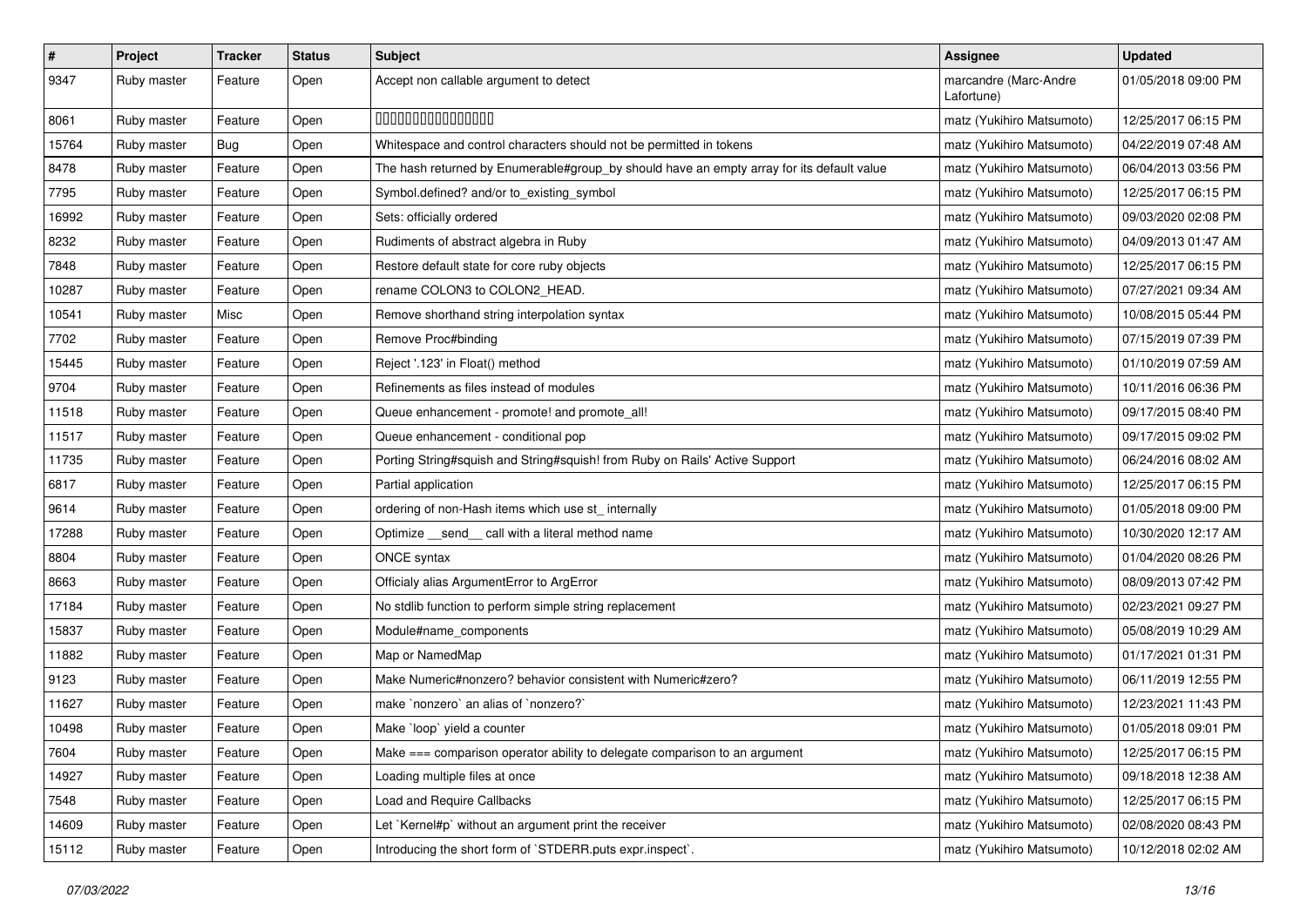| $\sharp$ | Project     | <b>Tracker</b> | <b>Status</b> | <b>Subject</b>                                                                        | <b>Assignee</b>           | <b>Updated</b>      |
|----------|-------------|----------------|---------------|---------------------------------------------------------------------------------------|---------------------------|---------------------|
| 14128    | Ruby master | Feature        | Open          | Introduce Hash#delete default value                                                   | matz (Yukihiro Matsumoto) | 11/25/2017 04:41 PM |
| 9070     | Ruby master | Feature        | Open          | Introduce `---` as synonym of `end` keyword                                           | matz (Yukihiro Matsumoto) | 11/02/2013 03:23 AM |
| 15192    | Ruby master | Feature        | Open          | Introduce a new "shortcut assigning" syntax to convenient setup instance variables    | matz (Yukihiro Matsumoto) | 12/14/2021 06:42 PM |
| 18159    | Ruby master | Feature        | Open          | Integrate functionality of dead_end gem into Ruby                                     | matz (Yukihiro Matsumoto) | 06/17/2022 02:06 PM |
| 16894    | Ruby master | Feature        | Open          | Integer division for Ruby 3                                                           | matz (Yukihiro Matsumoto) | 05/18/2020 03:41 PM |
| 7377     | Ruby master | Feature        | Open          | #indetical? as an alias for #equal?                                                   | matz (Yukihiro Matsumoto) | 12/25/2017 06:15 PM |
| 16495    | Ruby master | Feature        | Open          | Inconsistent quotes in error messages                                                 | matz (Yukihiro Matsumoto) | 06/15/2022 04:21 PM |
| 14982    | Ruby master | Feature        | Open          | Improve namespace system in ruby to avoiding top-level names chaos                    | matz (Yukihiro Matsumoto) | 12/31/2021 05:39 PM |
| 12306    | Ruby master | Feature        | Open          | Implement String #blank? #present? and improve #strip and family to handle unicode    | matz (Yukihiro Matsumoto) | 07/22/2018 10:55 PM |
| 14546    | Ruby master | Feature        | Open          | Hash#delete!                                                                          | matz (Yukihiro Matsumoto) | 05/30/2018 08:24 PM |
| 6641     | Ruby master | Feature        | Open          | Hash.auto constructor                                                                 | matz (Yukihiro Matsumoto) | 12/25/2017 06:15 PM |
| 7611     | Ruby master | Feature        | Open          | Focal method for all loads/requires                                                   | matz (Yukihiro Matsumoto) | 12/25/2017 06:15 PM |
| 17849    | Ruby master | Feature        | Open          | Fix Timeout.timeout so that it can be used in threaded Web servers                    | matz (Yukihiro Matsumoto) | 04/10/2022 06:26 AM |
| 8229     | Ruby master | Feature        | Open          | extend Hash.include?                                                                  | matz (Yukihiro Matsumoto) | 12/10/2020 08:53 AM |
| 11122    | Ruby master | Feature        | Open          | exception-free non-blocking Queue/SizedQueue operations                               | matz (Yukihiro Matsumoto) | 05/06/2015 08:53 PM |
| 11307    | Ruby master | Feature        | Open          | exception-free non-blocking Queue#pop                                                 | matz (Yukihiro Matsumoto) | 06/25/2015 11:06 PM |
| 6869     | Ruby master | Feature        | Open          | Do not treat `_` parameter exceptionally                                              | matz (Yukihiro Matsumoto) | 12/10/2020 08:58 AM |
| 10549    | Ruby master | Feature        | Open          | Deprecate each_with_index and each_with_object in favor of with_index and with_object | matz (Yukihiro Matsumoto) | 07/27/2021 11:09 AM |
| 14760    | Ruby master | Misc           | Open          | cross-thread IO#close semantics                                                       | matz (Yukihiro Matsumoto) | 05/17/2018 08:21 AM |
| 7748     | Ruby master | Feature        | Open          | Contextual send                                                                       | matz (Yukihiro Matsumoto) | 12/10/2020 08:53 AM |
| 7149     | Ruby master | Feature        | Open          | Constant magic for everyone.                                                          | matz (Yukihiro Matsumoto) | 12/25/2017 06:15 PM |
| 7546     | Ruby master | Feature        | Open          | Change behavior of `Array#slice` for an argument of `Range` class                     | matz (Yukihiro Matsumoto) | 12/10/2020 08:49 AM |
| 14724    | Ruby master | Feature        | Open          | chains of inequalities                                                                | matz (Yukihiro Matsumoto) | 05/19/2018 01:06 AM |
| 7914     | Ruby master | Feature        | Open          | Case for local class methods                                                          | matz (Yukihiro Matsumoto) | 12/25/2017 06:15 PM |
| 12019    | Ruby master | Feature        | Open          | Better low-level support for writing concurrent libraries                             | matz (Yukihiro Matsumoto) | 12/23/2021 11:43 PM |
| 15330    | Ruby master | Feature        | Open          | autoload_relative                                                                     | matz (Yukihiro Matsumoto) | 06/19/2022 11:25 PM |
| 15277    | Ruby master | Feature        | Open          | at exec                                                                               | matz (Yukihiro Matsumoto) | 05/25/2020 01:09 AM |
| 7444     | Ruby master | Feature        | Open          | Array#product_set                                                                     | matz (Yukihiro Matsumoto) | 12/25/2017 06:15 PM |
| 7657     | Ruby master | Feature        | Open          | Array#& doesn't accept Enumerables                                                    | matz (Yukihiro Matsumoto) | 12/25/2017 06:15 PM |
| 16986    | Ruby master | Feature        | Open          | Anonymous Struct literal                                                              | matz (Yukihiro Matsumoto) | 01/15/2022 04:57 PM |
| 11390    | Ruby master | Feature        | Open          | Allow symbols starting with numbers                                                   | matz (Yukihiro Matsumoto) | 08/14/2015 05:23 AM |
| 15991    | Ruby master | Feature        | Open          | Allow questionmarks in variable names                                                 | matz (Yukihiro Matsumoto) | 07/30/2019 03:57 AM |
| 17785    | Ruby master | Feature        | Open          | Allow named parameters to be keywords                                                 | matz (Yukihiro Matsumoto) | 12/17/2021 06:10 PM |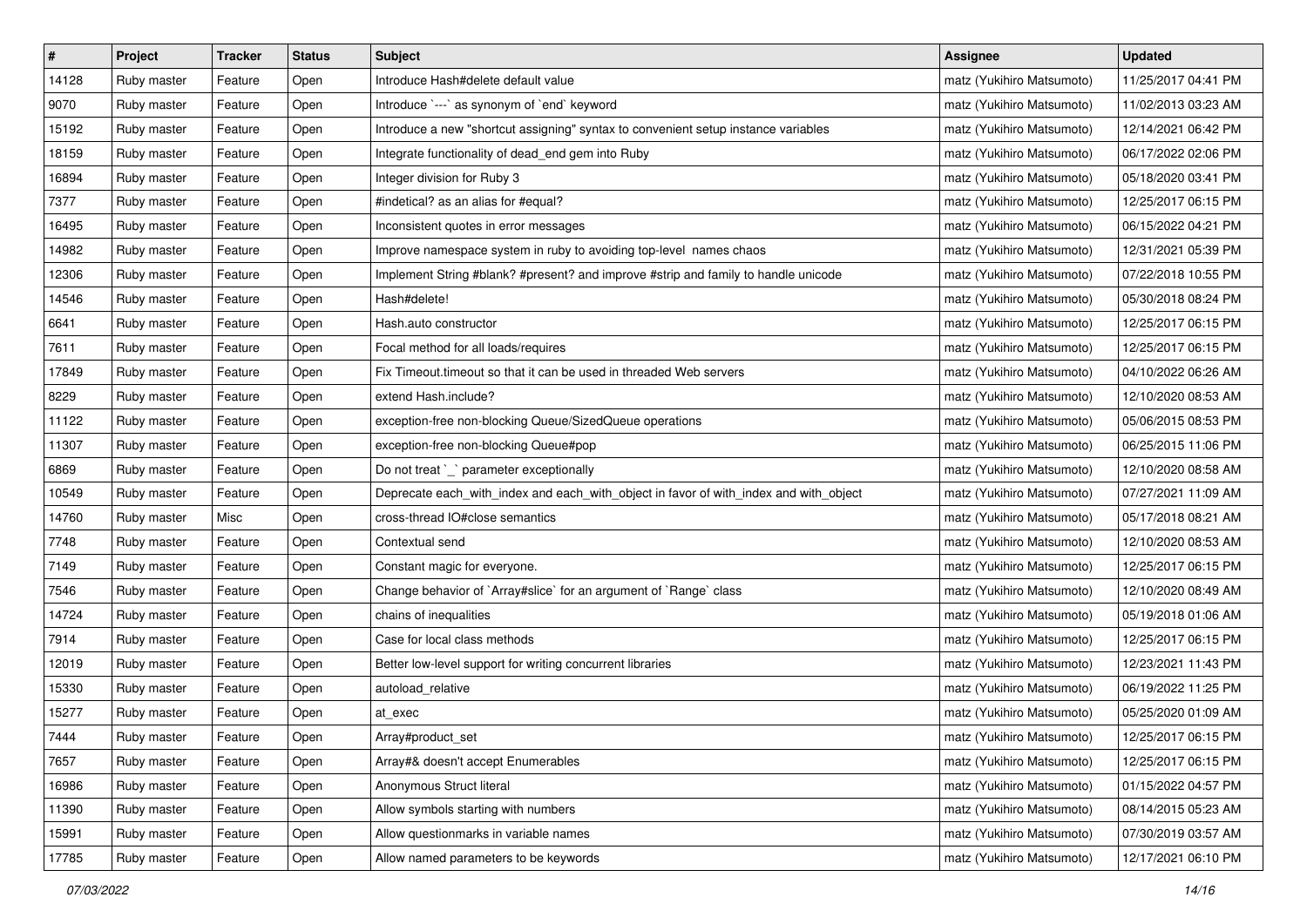| $\vert$ # | Project     | <b>Tracker</b> | <b>Status</b> | <b>Subject</b>                                                                                                                         | <b>Assignee</b>                         | <b>Updated</b>      |
|-----------|-------------|----------------|---------------|----------------------------------------------------------------------------------------------------------------------------------------|-----------------------------------------|---------------------|
| 10404     | Ruby master | Feature        | Open          | Allow individual finalizers to be removed with ObjectSpace.undefine_finalizer                                                          | matz (Yukihiro Matsumoto)               | 10/20/2014 08:14 AM |
| 17279     | Ruby master | Feature        | Open          | Allow a negative step in Range#step with a block                                                                                       | matz (Yukihiro Matsumoto)               | 10/22/2020 02:23 AM |
| 7614      | Ruby master | Feature        | Open          | alias accessor                                                                                                                         | matz (Yukihiro Matsumoto)               | 12/25/2017 06:15 PM |
| 10574     | Ruby master | Feature        | Open          | Add String#Ichomp and String.Ichomp!                                                                                                   | matz (Yukihiro Matsumoto)               | 12/15/2014 04:34 PM |
| 9043      | Ruby master | Feature        | Open          | Add String#f method as shortcut for #freeze                                                                                            | matz (Yukihiro Matsumoto)               | 01/05/2018 09:00 PM |
| 7883      | Ruby master | Feature        | Open          | Add Regex#to_proc                                                                                                                      | matz (Yukihiro Matsumoto)               | 12/25/2017 06:15 PM |
| 7654      | Ruby master | Feature        | Open          | Add optional code block to IO::readlines                                                                                               | matz (Yukihiro Matsumoto)               | 12/25/2017 06:15 PM |
| 7876      | Ruby master | Feature        | Open          | Add method for accessing Class from within Singleton Class                                                                             | matz (Yukihiro Matsumoto)               | 12/25/2017 06:15 PM |
| 17830     | Ruby master | Feature        | Open          | Add Integer#previous and Integer#prev                                                                                                  | matz (Yukihiro Matsumoto)               | 04/27/2021 11:35 PM |
| 10489     | Ruby master | Feature        | Open          | Add inherit method for clearer and multiple inheritance                                                                                | matz (Yukihiro Matsumoto)               | 12/10/2020 08:53 AM |
| 12244     | Ruby master | Feature        | Open          | Add a way to `integer - integer % num`                                                                                                 | matz (Yukihiro Matsumoto)               | 05/17/2016 06:05 AM |
| 7704      | Ruby master | Feature        | Open          | Add a list of enabled (experimental) language features.                                                                                | matz (Yukihiro Matsumoto)               | 12/25/2017 06:15 PM |
| 11181     | Ruby master | Feature        | Open          | Add a line directive to Ruby                                                                                                           | matz (Yukihiro Matsumoto)               | 01/26/2016 02:04 AM |
| 18439     | Ruby master | Feature        | Open          | Support YJIT for VC++                                                                                                                  | maximecb (Maxime<br>Chevalier-Boisvert) | 01/10/2022 11:29 PM |
| 10628     | Ruby master | Misc           | Open          | Peformance of URI module                                                                                                               | naruse (Yui NARUSE)                     | 12/26/2014 04:08 PM |
| 16559     | Ruby master | Feature        | Open          | Net::HTTP#request injects "Connection: close" header if #started? is false, wasting HTTP server<br>resources                           | naruse (Yui NARUSE)                     | 05/28/2020 07:37 PM |
| 7892      | Ruby master | Bug            | Open          | MIME encoding bug of NKF.nkf                                                                                                           | naruse (Yui NARUSE)                     | 12/25/2017 06:15 PM |
| 15007     | Ruby master | Misc           | Open          | Let all Init_xxx and extension APIs frequently called from init code paths be considered cold                                          | naruse (Yui NARUSE)                     | 12/06/2018 11:05 AM |
| 15931     | Ruby master | Feature        | Open          | encoding for CESU-8                                                                                                                    | naruse (Yui NARUSE)                     | 12/20/2019 05:42 AM |
| 15940     | Ruby master | Feature        | Open          | Coerce symbols internal fstrings in UTF8 rather than ASCII to better share memory with string literals                                 | naruse (Yui NARUSE)                     | 07/30/2019 04:17 AM |
| 7840      | Ruby master | Bug            | Open          | -Wdeclaration-after-statement is valid for C/ObjC but not for C++                                                                      | nobu (Nobuyoshi Nakada)                 | 06/02/2020 04:41 PM |
| 11670     | Ruby master | Feature        | Open          | Show warning to make nested def obsolete                                                                                               | nobu (Nobuyoshi Nakada)                 | 11/09/2015 07:40 AM |
| 16978     | Ruby master | Feature        | Open          | Ruby should not use realpath for FILE                                                                                                  | nobu (Nobuyoshi Nakada)                 | 04/01/2022 11:30 AM |
| 8270      | Ruby master | Feature        | Open          | Ruby should build without thread support (aka minix)                                                                                   | nobu (Nobuyoshi Nakada)                 | 12/10/2020 08:53 AM |
| 14692     | Ruby master | Misc           | Open          | Question: Ruby stdlib's Option Parser                                                                                                  | nobu (Nobuyoshi Nakada)                 | 04/22/2018 05:53 AM |
| 15305     | Ruby master | Feature        | Open          | [PATCH] include/ruby/ruby.h (RB_ALLOCV*): remove GC guard                                                                              | nobu (Nobuyoshi Nakada)                 | 07/27/2021 11:39 AM |
| 18623     | Ruby master | Bug            | Open          | make runnable` does not work                                                                                                           | nobu (Nobuyoshi Nakada)                 | 03/16/2022 01:28 AM |
| 12064     | Ruby master | Feature        | Open          | Make creation of enc/unicode/casefold.h automatic again                                                                                | nobu (Nobuyoshi Nakada)                 | 02/12/2016 06:13 AM |
| 7745      | Ruby master | Feature        | Open          | lib/observer.rb: Observers are compared by identity                                                                                    | nobu (Nobuyoshi Nakada)                 | 12/25/2017 06:15 PM |
| 16291     | Ruby master | Feature        | Open          | Introduce support for resize in rb_ary_freeze and prefer internal use of rb_ary_freeze and<br>rb_str_freeze for String and Array types | nobu (Nobuyoshi Nakada)                 | 12/25/2020 02:43 AM |
| 14971     | Ruby master | <b>Bug</b>     | Open          | error: implicit declaration of function 'rb_vm_call0                                                                                   | nobu (Nobuyoshi Nakada)                 | 09/06/2018 03:53 AM |